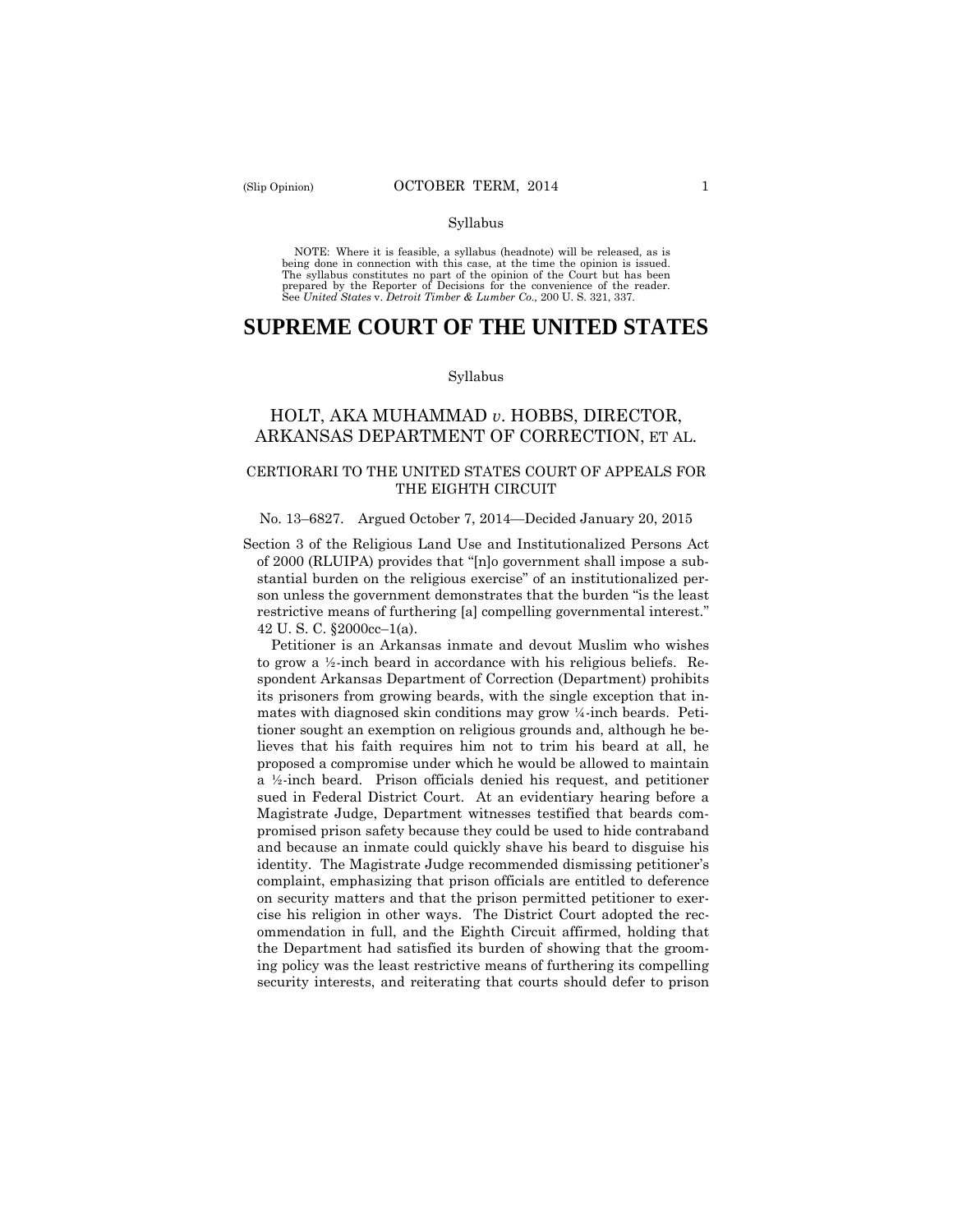#### Syllabus

officials on matters of security.

*Held*: The Department's grooming policy violates RLUIPA insofar as it prevents petitioner from growing a ½-inch beard in accordance with his religious beliefs. Pp. 6–16.

(a) Under RLUIPA, the challenging party bears the initial burden of proving that his religious exercise is grounded in a sincerely held religious belief, see *Burwell* v. *Hobby Lobby Stores, Inc.*, 573 U. S.  $_$ , n. 28, and that the government's action substantially burdens his religious exercise. Here, petitioner's sincerity is not in dispute, and he easily satisfies the second obligation. The Department's policy forces him to choose between "engag[ing] in conduct that seriously violates [his] religious belie[f]," *id.,* at \_\_\_, or contravening the grooming policy and risking disciplinary action. In reaching the opposite conclusion, the District Court misunderstood the analysis that RLUIPA demands. First, the District Court erred by concluding that the grooming policy did not substantially burden petitioner's religious exercise because he could practice his religion in other ways. Second, the District Court erroneously suggested that the burden on petitioner's religious exercise was slight because petitioner testified that his religion would "credit" him for attempting to follow his religious beliefs, even if that attempt proved unsuccessful. RLUIPA, however, applies to religious exercise regardless of whether it is "compelled." §2000cc–5(7)(A). Finally, the District Court improperly relied on petitioner's testimony that not all Muslims believe that men must grow beards. Even if petitioner's belief were idiosyncratic, RLUIPA's guarantees are "not limited to beliefs which are shared by all of the members of a religious sect." *Thomas* v. *Review Bd. of Indiana Employment Security Div.*, 450 U. S. 707, 715–716. Pp. 6–8.

(b) Once the challenging party satisfies his burden, the burden shifts to the government to show that substantially burdening the religious exercise of the "particular claimant" is "the least restrictive means of furthering [a] compelling governmental interest." *Hobby Lobby, supra,* at \_\_\_; §2000cc–1(a). The Department fails to show that enforcing its beard prohibition against petitioner furthers its compelling interests in preventing prisoners from hiding contraband and disguising their identities. Pp. 8–13.

(i) While the Department has a compelling interest in regulating contraband, its argument that this interest is compromised by allowing an inmate to grow a ½-inch beard is unavailing, especially given the difficulty of hiding contraband in such a short beard and the lack of a corresponding policy regulating the length of hair on the head. RLUIPA does not permit the unquestioning deference required to accept the Department's assessment. See *Gonzales* v. *O Centro Espírita Beneficente União do Vegetal*, 546 U. S. 418, 434. Even if the De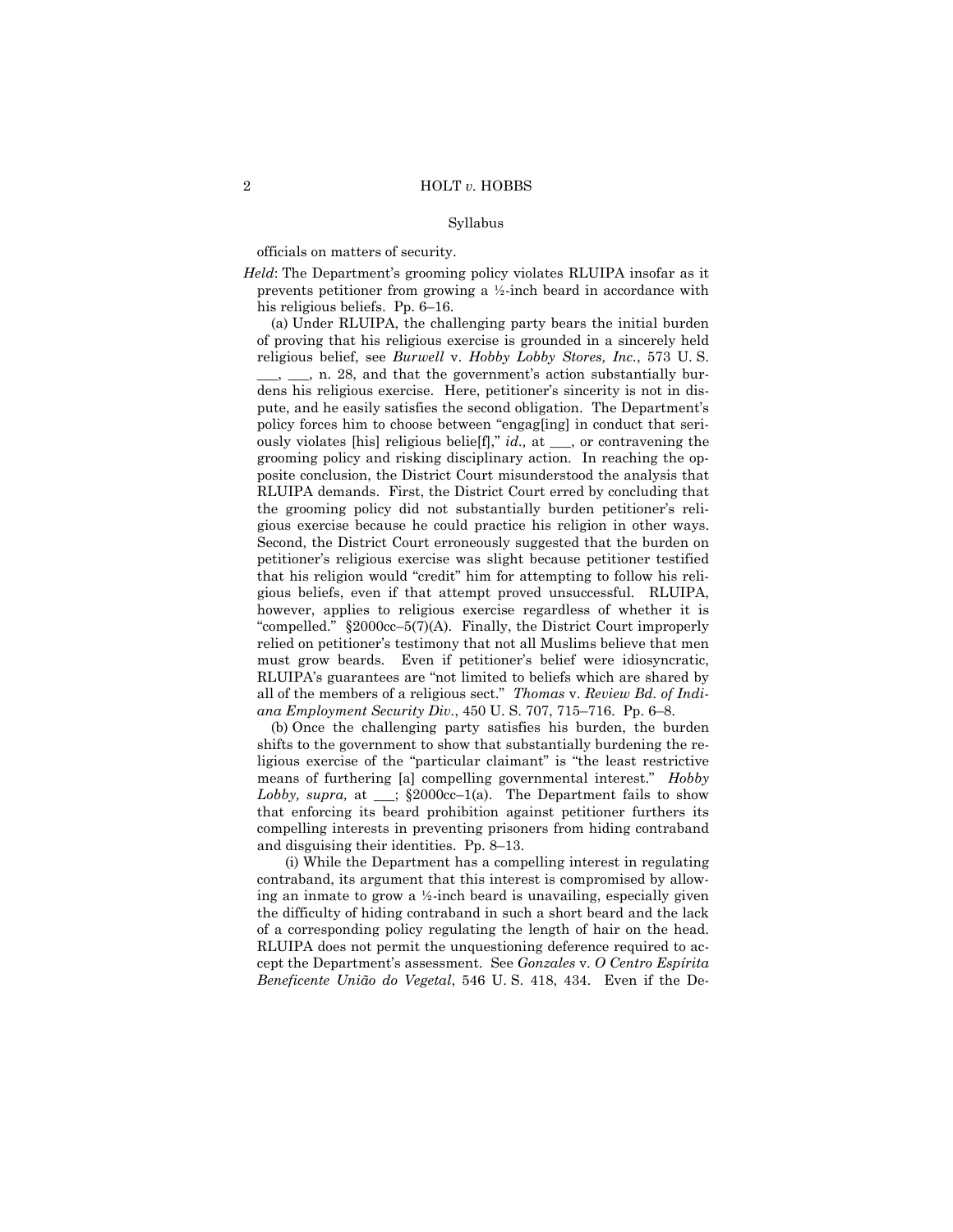#### Syllabus

partment could show that denying petitioner a ½-inch beard furthers its interest in rooting out contraband, it would still have to show that its policy is the least restrictive means of furthering that interest, a standard that is "exceptionally demanding" and requires the government to "sho[w] that it lacks other means of achieving its desired goal without imposing a substantial burden on the exercise of religion by the objecting part[y]." *Hobby Lobby, supra,* at \_\_\_. Here, the Department fails to establish that its security concerns cannot be satisfied by simply searching a  $\frac{1}{2}$ -inch beard. Pp. 9–11.

(ii) Even if the Department's grooming policy furthers its compelling interest in prisoner identification, its policy still violates RLUIPA as applied in the present circumstances. As petitioner argues, requiring inmates to be photographed both with and without beards and then periodically thereafter is a less restrictive means of solving the Department's identification concerns. The Department fails to show why its prison system is so different from the many institutions that allow facial hair that the dual-photo method cannot be employed at its institutions. It also fails to show why the security risk presented by a prisoner shaving a ½-inch beard is so different from the risk of a prisoner shaving a mustache, head hair, or ¼-inch beard. Pp. 11–13.

 a far lesser degree." *Church of Lukumi Babalu Aye, Inc.* v. *Hialeah*, (c) In addition to the Department's failure to prove that petitioner's proposed alternatives would not sufficiently serve its security interests, the Department also fails to adequately explain the substantial underinclusiveness of its policy, since it permits  $\frac{1}{4}$ -inch beards for prisoners with medical conditions and more than ½ inch of hair on the head. Its failure to pursue its proffered objectives with regard to such "analogous nonreligious conduct" suggests that its interests "could be achieved by narrower ordinances that burdened religion to 508 U. S. 520, 546. Nor does the Department explain why the vast majority of States and the Federal Government can permit inmates to grow ½-inch beards, either for any reason or for religious reasons, but it cannot. Such evidence requires a prison, at a minimum, to offer persuasive reasons why it believes it must take a different course. See *Procunier* v. *Martinez*, 416 U. S. 396, 414, n. 14. Pp. 13–16.

509 Fed. Appx. 561, reversed and remanded.

ALITO, J., delivered the opinion for a unanimous Court. GINSBURG, J., filed a concurring opinion, in which SOTOMAYOR, J., joined. SOTOMAYOR, J., filed a concurring opinion.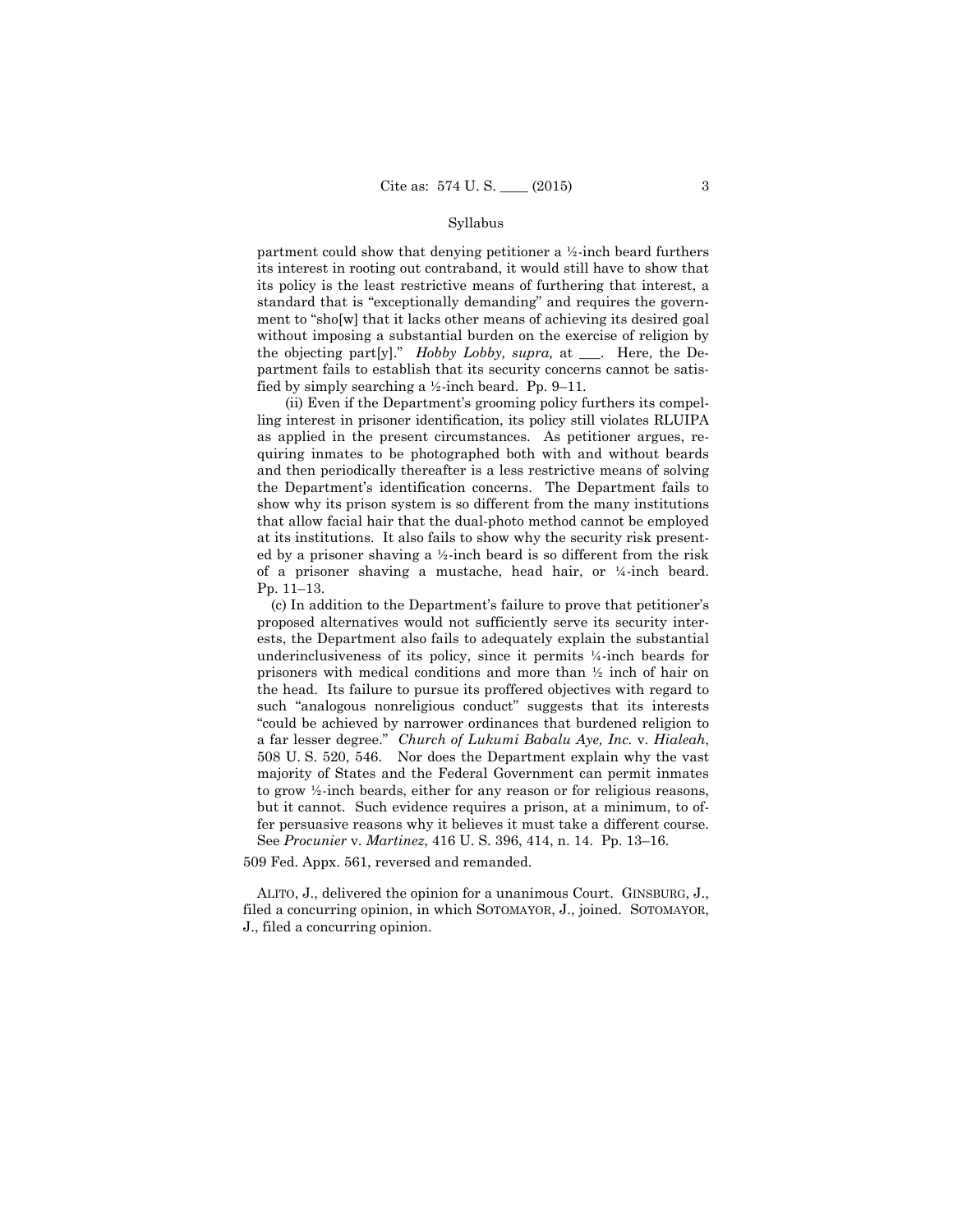preliminary print of the United States Reports. Readers are requested to notify the Reporter of Decisions, Supreme Court of the United States, Wash- ington, D. C. 20543, of any typographical or other formal errors, in order that corrections may be made before the preliminary print goes to press. NOTICE: This opinion is subject to formal revision before publication in the

### $\frac{1}{2}$  ,  $\frac{1}{2}$  ,  $\frac{1}{2}$  ,  $\frac{1}{2}$  ,  $\frac{1}{2}$  ,  $\frac{1}{2}$  ,  $\frac{1}{2}$ **SUPREME COURT OF THE UNITED STATES**

### $\frac{1}{2}$  ,  $\frac{1}{2}$  ,  $\frac{1}{2}$  ,  $\frac{1}{2}$  ,  $\frac{1}{2}$  ,  $\frac{1}{2}$ No. 13–6827

# GREGORY HOUSTON HOLT, AKA ABDUL MAALIK MUHAMMAD, PETITIONER *v.* RAY HOBBS, DIRECTOR, ARKANSAS DEPARTMENT OF CORRECTION, ET AL.

### ON WRIT OF CERTIORARI TO THE UNITED STATES COURT OF APPEALS FOR THE EIGHTH CIRCUIT

### [January 20, 2015]

JUSTICE ALITO delivered the opinion of the Court.

Petitioner Gregory Holt, also known as Abdul Maalik Muhammad, is an Arkansas inmate and a devout Muslim who wishes to grow a  $\frac{1}{2}$ -inch beard in accordance with his religious beliefs. Petitioner's objection to shaving his beard clashes with the Arkansas Department of Correction's grooming policy, which prohibits inmates from growing beards unless they have a particular dermatological condition. We hold that the Department's policy, as applied in this case, violates the Religious Land Use and Institutionalized Persons Act of 2000 (RLUIPA), 114 Stat. 803, 42 U. S. C. §2000cc *et seq.,* which prohibits a state or local government from taking any action that substantially burdens the religious exercise of an institutionalized person unless the government demonstrates that the action constitutes the least restrictive means of furthering a compelling governmental interest.

We conclude in this case that the Department's policy substantially burdens petitioner's religious exercise.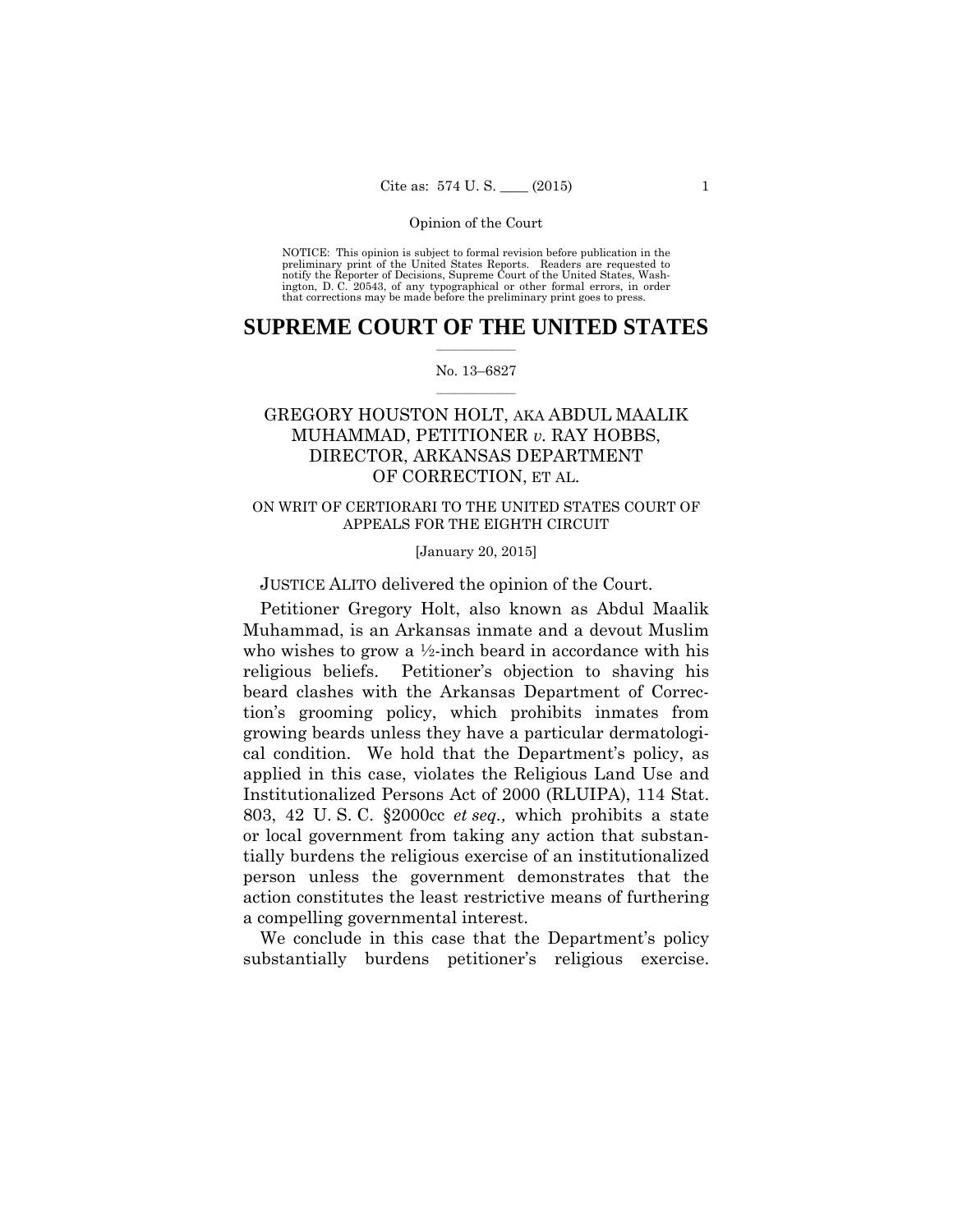#### Opinion of the Court

Although we do not question the importance of the Department's interests in stopping the flow of contraband and facilitating prisoner identification, we do doubt whether the prohibition against petitioner's beard furthers its compelling interest about contraband. And we conclude that the Department has failed to show that its policy is the least restrictive means of furthering its compelling interests. We thus reverse the decision of the United States Court of Appeals for the Eighth Circuit.

I

A

Congress enacted RLUIPA and its sister statute, the Religious Freedom Restoration Act of 1993 (RFRA), 107 Stat. 1488, 42 U. S. C. §2000bb *et seq.*, "in order to provide very broad protection for religious liberty." *Burwell* v. *Hobby Lobby Stores, Inc.*, 573 U.S. \_\_, \_\_ (2014) (slip op., at 4). RFRA was enacted three years after our decision in *Employment Div., Dept. of Human Resources of Ore.* v. *Smith*, 494 U. S. 872 (1990), which held that neutral, generally applicable laws that incidentally burden the exercise of religion usually do not violate the Free Exercise Clause of the First Amendment. *Id.*, at 878–882. *Smith* largely repudiated the method of analysis used in prior free exercise cases like *Wisconsin* v. *Yoder*, 406 U. S. 205 (1972), and *Sherbert* v. *Verner*, 374 U. S. 398 (1963). In those cases, we employed a balancing test that considered whether a challenged government action that substantially burdened the exercise of religion was necessary to further a compelling state interest. See *Yoder*, *supra*, at 214, 219; *Sherbert*, *supra*, at 403, 406.

Following our decision in *Smith*, Congress enacted RFRA in order to provide greater protection for religious exercise than is available under the First Amendment.<br>See *Hobby Lobby*, *supra*, at  $\underline{\hspace{1cm}}$  –  $\underline{\hspace{1cm}}$  (slip op., at 5–6). RFRA provides that "[g]overnment shall not substantially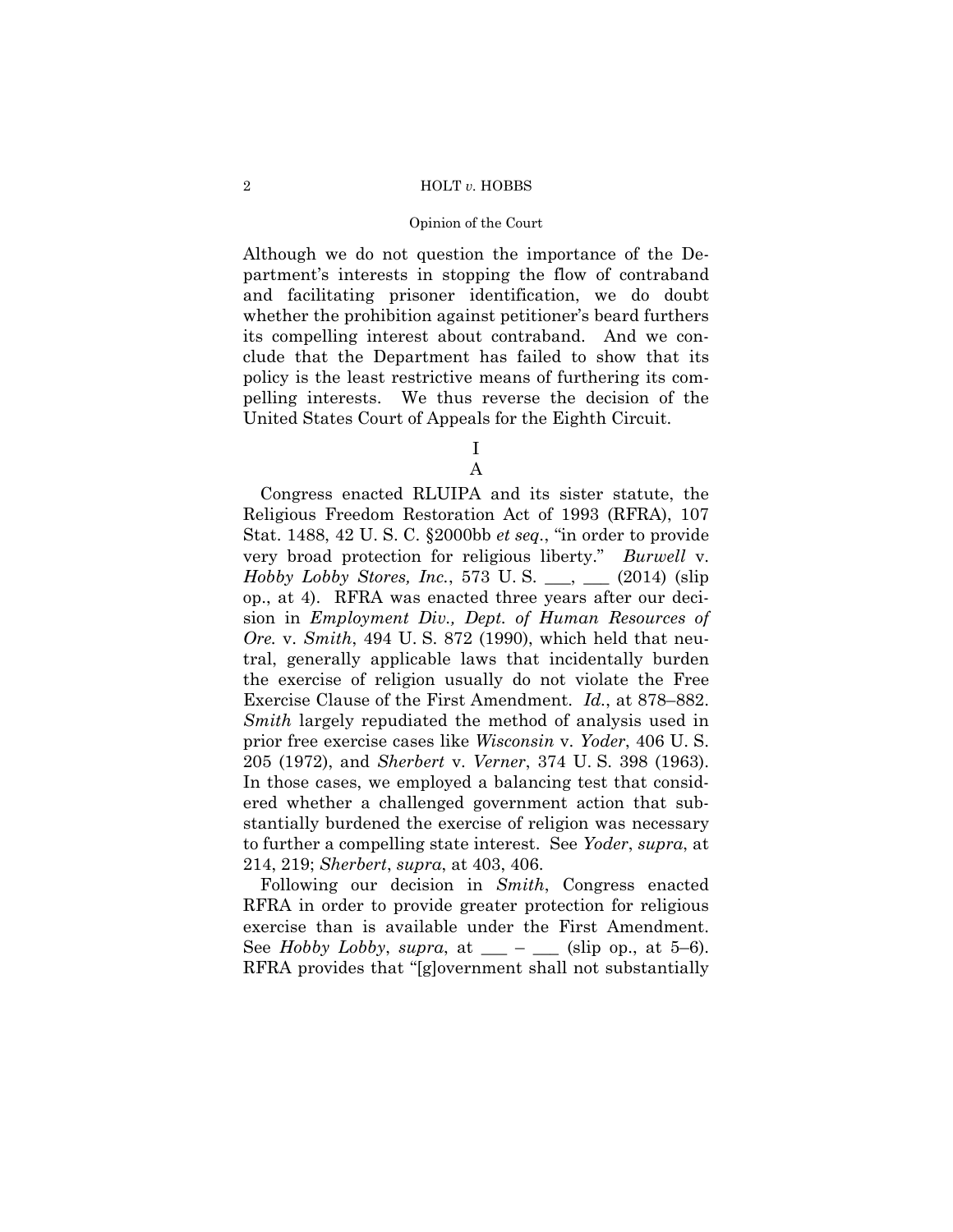burden a person's exercise of religion even if the burden results from a rule of general applicability," unless the government "demonstrates that application of the burden to the person—(1) is in furtherance of a compelling governmental interest; and (2) is the least restrictive means of furthering that compelling governmental interest." 42 U. S. C. §§2000bb–1(a), (b). In making RFRA applicable to the States and their subdivisions, Congress relied on Section 5 of the Fourteenth Amendment, but in *City of Boerne* v. *Flores*, 521 U. S. 507 (1997), this Court held that RFRA exceeded Congress' powers under that provision. *Id.*, at 532–536.

See  $$2000cc-1(b).$ Congress responded to *City of Boerne* by enacting RLUIPA, which applies to the States and their subdivisions and invokes congressional authority under the Spending and Commerce Clauses. RLUIPA concerns two areas of government activity: Section 2 governs land-use regulation, §2000cc; and Section 3—the provision at issue in this case—governs religious exercise by institutionalized persons, §2000cc–1. Section 3 mirrors RFRA and provides that "[n]o government shall impose a substantial burden on the religious exercise of a person residing in or confined to an institution . . . even if the burden results from a rule of general applicability, unless the government demonstrates that imposition of the burden on that person— $(1)$  is in furtherance of a compelling governmental interest; and (2) is the least restrictive means of furthering that compelling governmental interest." §2000cc-1(a). RLUIPA thus allows prisoners "to seek religious accommodations pursuant to the same standard as set forth in RFRA." *Gonzales* v. *O Centro Espírita Beneficente União do Vegetal*, 546 U. S. 418, 436 (2006).

Several provisions of RLUIPA underscore its expansive protection for religious liberty. Congress defined "religious exercise" capaciously to include "any exercise of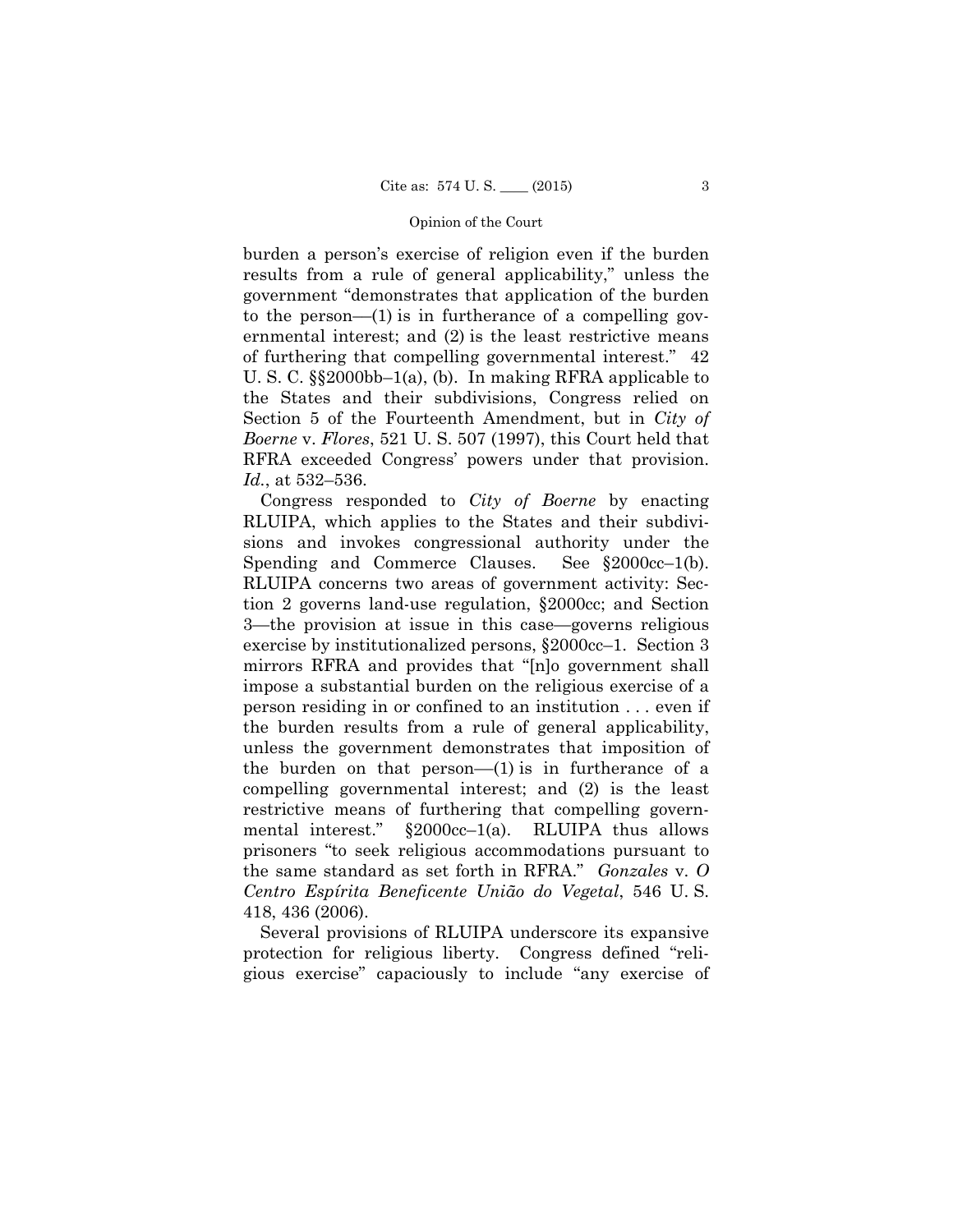### Opinion of the Court

religion, whether or not compelled by, or central to, a system of religious belief." §2000cc–5(7)(A). Congress mandated that this concept "shall be construed in favor of a broad protection of religious exercise, to the maximum extent permitted by the terms of this chapter and the Constitution." §2000cc–3(g). And Congress stated that RLUIPA "may require a government to incur expenses in its own operations to avoid imposing a substantial burden on religious exercise." §2000cc–3(c). See *Hobby Lobby*,  $supra$ , at  $\underline{\hspace{1cm}}$  –  $\underline{\hspace{1cm}}$ ,  $\underline{\hspace{1cm}}$  (slip op., at 6–7, 43).

B

Petitioner, as noted, is in the custody of the Arkansas Department of Correction and he objects on religious grounds to the Department's grooming policy, which provides that "[n]o inmates will be permitted to wear facial hair other than a neatly trimmed mustache that does not extend beyond the corner of the mouth or over the lip." App. to Brief for Petitioner 11a. The policy makes no exception for inmates who object on religious grounds, but it does contain an exemption for prisoners with medical needs: "Medical staff may prescribe that inmates with a diagnosed dermatological problem may wear facial hair no longer than one quarter of an inch." *Ibid.* The policy provides that "[f]ailure to abide by [the Department's] grooming standards is grounds for disciplinary action." *Id.*, at 12a.

Petitioner sought permission to grow a beard and, although he believes that his faith requires him not to trim his beard at all, he proposed a "compromise" under which he would grow only a 1⁄2-inch beard. App. 164. Prison officials denied his request, and the warden told him: "[Y]ou will abide by [Arkansas Department of Correction] policies and if you choose to disobey, you can suffer the consequences." No. 5:11–cv–00164 (ED Ark., July 21, 2011), Doc. 13, p. 6 (Letter from Gaylon Lay to Gregory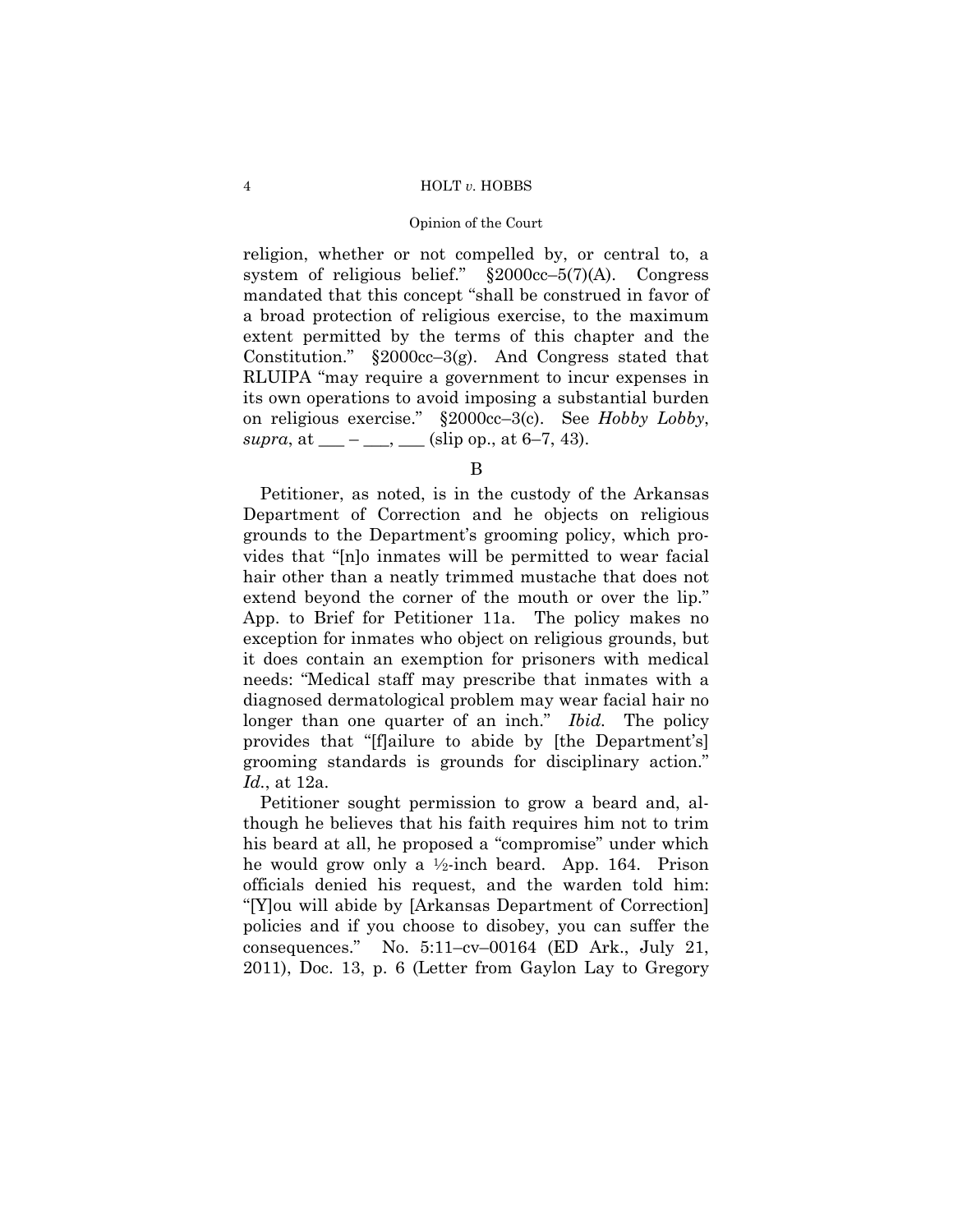Holt (July 19, 2011)).

Petitioner filed a *pro se* complaint in Federal District Court challenging the grooming policy under RLUIPA. We refer to the respondent prison officials collectively as the Department. In October 2011, the District Court granted petitioner a preliminary injunction and remanded to a Magistrate Judge for an evidentiary hearing. At the hearing, the Department called two witnesses. Both expressed the belief that inmates could hide contraband in even a  $\frac{1}{2}$ -inch beard, but neither pointed to any instances in which this had been done in Arkansas or elsewhere. Both witnesses also acknowledged that inmates could hide items in many other places, such as in the hair on their heads or their clothing. In addition, one of the witnesses— Gaylon Lay, the warden of petitioner's prison testified that a prisoner who escaped could change his appearance by shaving his beard, and that a prisoner could shave his beard to disguise himself and enter a restricted area of the prison. Neither witness, however, was able to explain why these problems could not be addressed by taking a photograph of an inmate without a beard, a practice followed in other prison systems. Lay voiced concern that the Department would be unable to monitor the length of a prisoner's beard to ensure that it did not exceed one-half inch, but he acknowledged that the Department kept track of the length of the beards of those inmates who are allowed to wear a  $\frac{1}{4}$ -inch beard for medical reasons.

As a result of the preliminary injunction, petitioner had a short beard at the time of the hearing, and the Magistrate Judge commented: "I look at your particular circumstance and I say, you know, it's almost preposterous to think that you could hide contraband in your beard." App. 155. Nevertheless, the Magistrate Judge recommended that the preliminary injunction be vacated and that petitioner's complaint be dismissed for failure to state a claim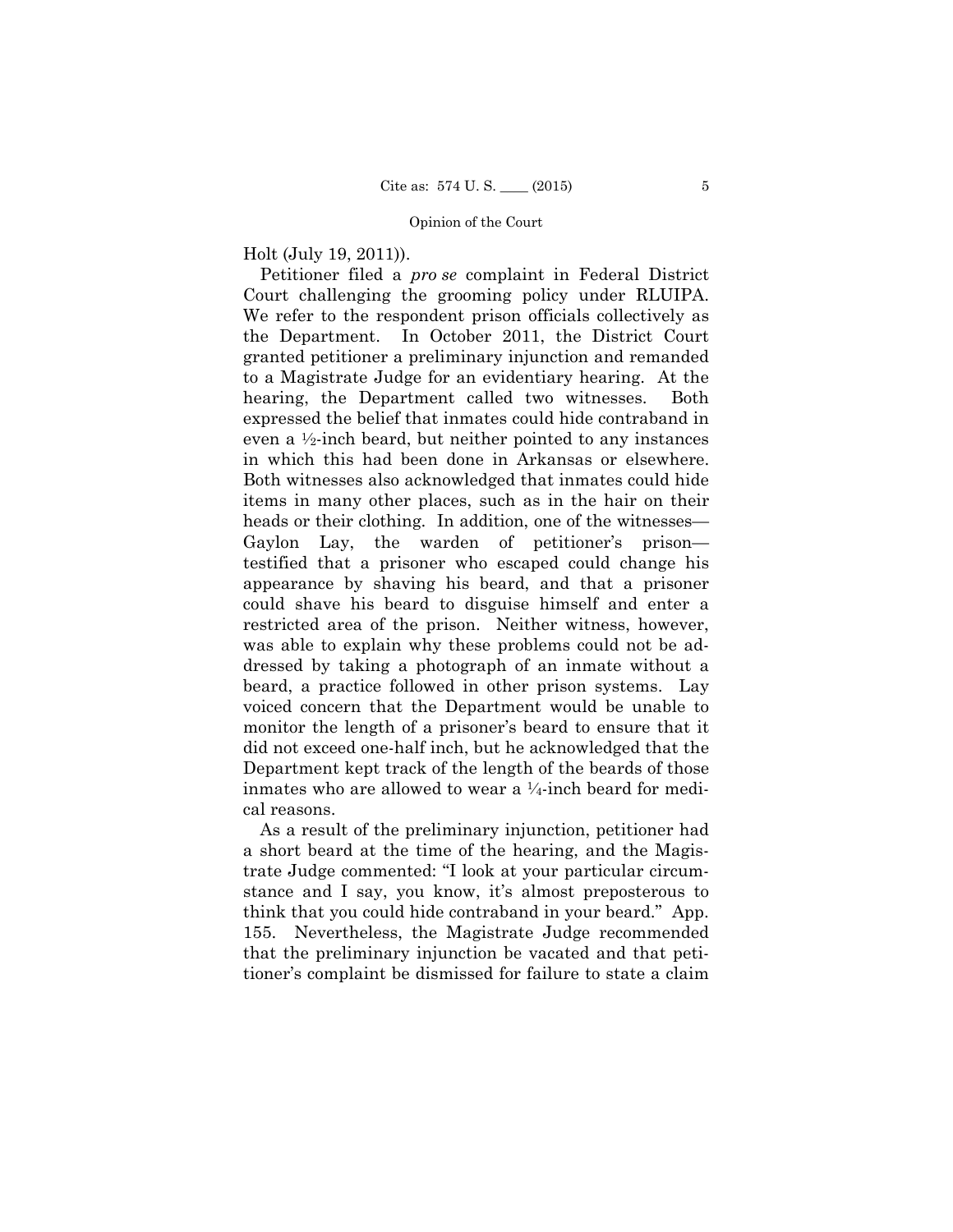on which relief can be granted. The Magistrate Judge emphasized that "the prison officials are entitled to deference," *id.*, at 168, and that the grooming policy allowed petitioner to exercise his religion in other ways, such as by praying on a prayer rug, maintaining the diet required by his faith, and observing religious holidays.

The District Court adopted the Magistrate Judge's recommendation in full, and the Court of Appeals for the Eighth Circuit affirmed in a brief *per curiam* opinion, holding that the Department had satisfied its burden of showing that the grooming policy was the least restrictive means of furthering its compelling security interests. 509 Fed. Appx. 561 (2013). The Court of Appeals stated that "courts should ordinarily defer to [prison officials'] expert judgment" in security matters unless there is substantial evidence that a prison's response is exaggerated. *Id.*, at 562. And while acknowledging that other prisons allow inmates to maintain facial hair, the Eighth Circuit held that this evidence "does not outweigh deference owed to [the] expert judgment of prison officials who are more familiar with their own institutions." *Ibid.* 

We entered an injunction pending resolution of petitioner's petition for writ of certiorari, 571 U. S. \_\_\_ (2013), and we then granted certiorari,  $571$  U. S.  $\_\_$  (2014).

II

Under RLUIPA, petitioner bore the initial burden of proving that the Department's grooming policy implicates his religious exercise. RLUIPA protects "any exercise of religion, whether or not compelled by, or central to, a system of religious belief," §2000cc–5(7)(A), but, of course, a prisoner's request for an accommodation must be sincerely based on a religious belief and not some other motivation, see *Hobby Lobby*, 573 U. S., at \_\_\_, n. 28 (slip op., at 29, n. 28). Here, the religious exercise at issue is the growing of a beard, which petitioner believes is a dictate of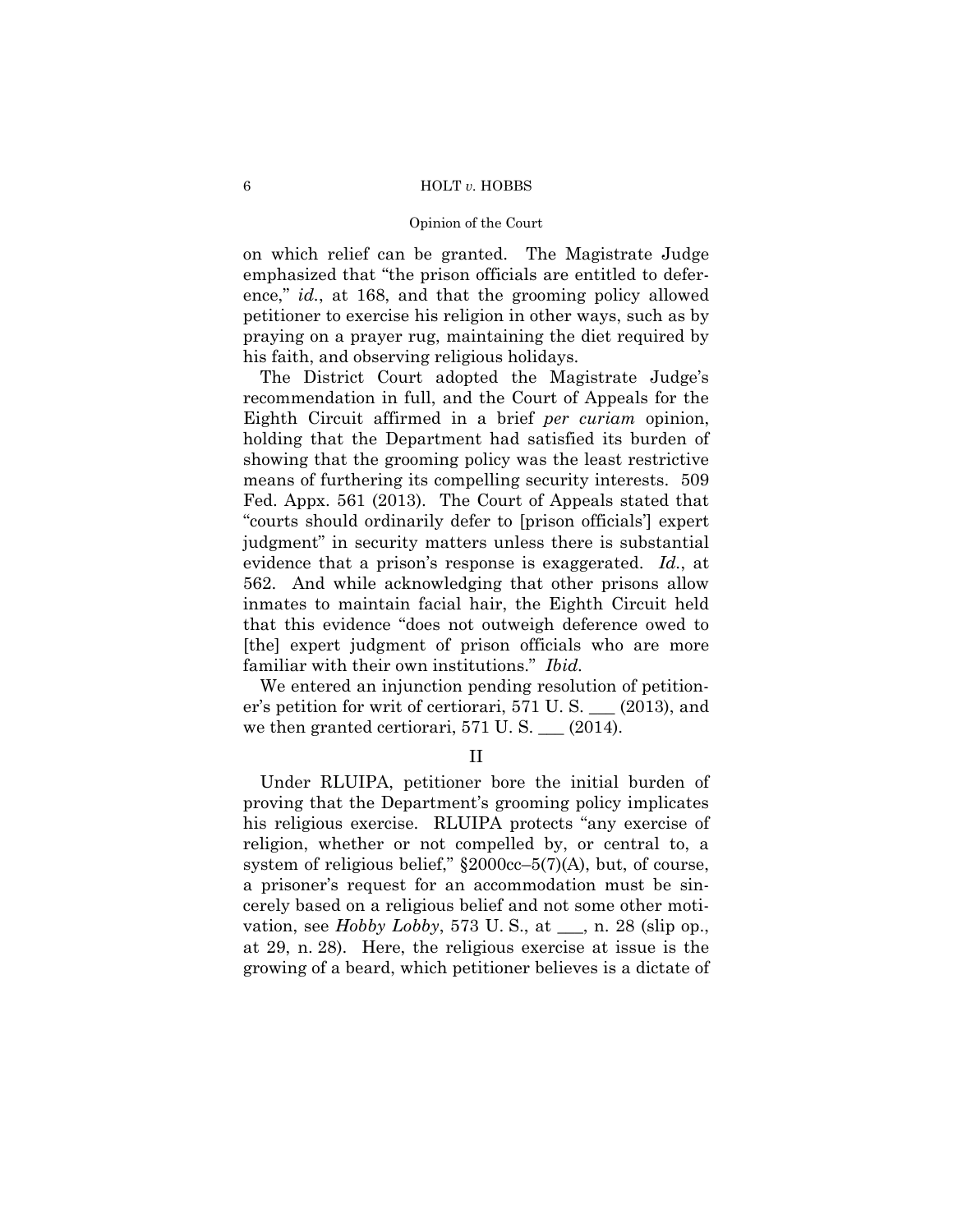his religious faith, and the Department does not dispute the sincerity of petitioner's belief.

In addition to showing that the relevant exercise of religion is grounded in a sincerely held religious belief, petitioner also bore the burden of proving that the Department's grooming policy substantially burdened that exercise of religion. Petitioner easily satisfied that obligation. The Department's grooming policy requires petitioner to shave his beard and thus to "engage in conduct that seriously violates [his] religious beliefs." *Id.*, at \_\_\_ (slip op., at 32). If petitioner contravenes that policy and grows his beard, he will face serious disciplinary action. Because the grooming policy puts petitioner to this choice, it substantially burdens his religious exercise. Indeed, the Department does not argue otherwise.

The District Court reached the opposite conclusion, but its reasoning (adopted from the recommendation of the Magistrate Judge) misunderstood the analysis that RLUIPA demands. First, the District Court erred by concluding that the grooming policy did not substantially burden petitioner's religious exercise because "he had been provided a prayer rug and a list of distributors of Islamic material, he was allowed to correspond with a religious advisor, and was allowed to maintain the required diet and observe religious holidays." App. 177. In taking this approach, the District Court improperly imported a strand of reasoning from cases involving prisoners' First Amendment rights. See, *e.g., O'Lone* v. *Estate of Shabazz*, 482 U. S. 342, 351–352 (1987); see also *Turner* v. *Safley*, 482 U. S. 78, 90 (1987). Under those cases, the availability of alternative means of practicing religion is a relevant consideration, but RLUIPA provides greater protection. RLUIPA's "substantial burden" inquiry asks whether the government has substantially burdened religious exercise (here, the growing of a  $\frac{1}{2}$ -inch beard), not whether the RLUIPA claimant is able to engage in other forms of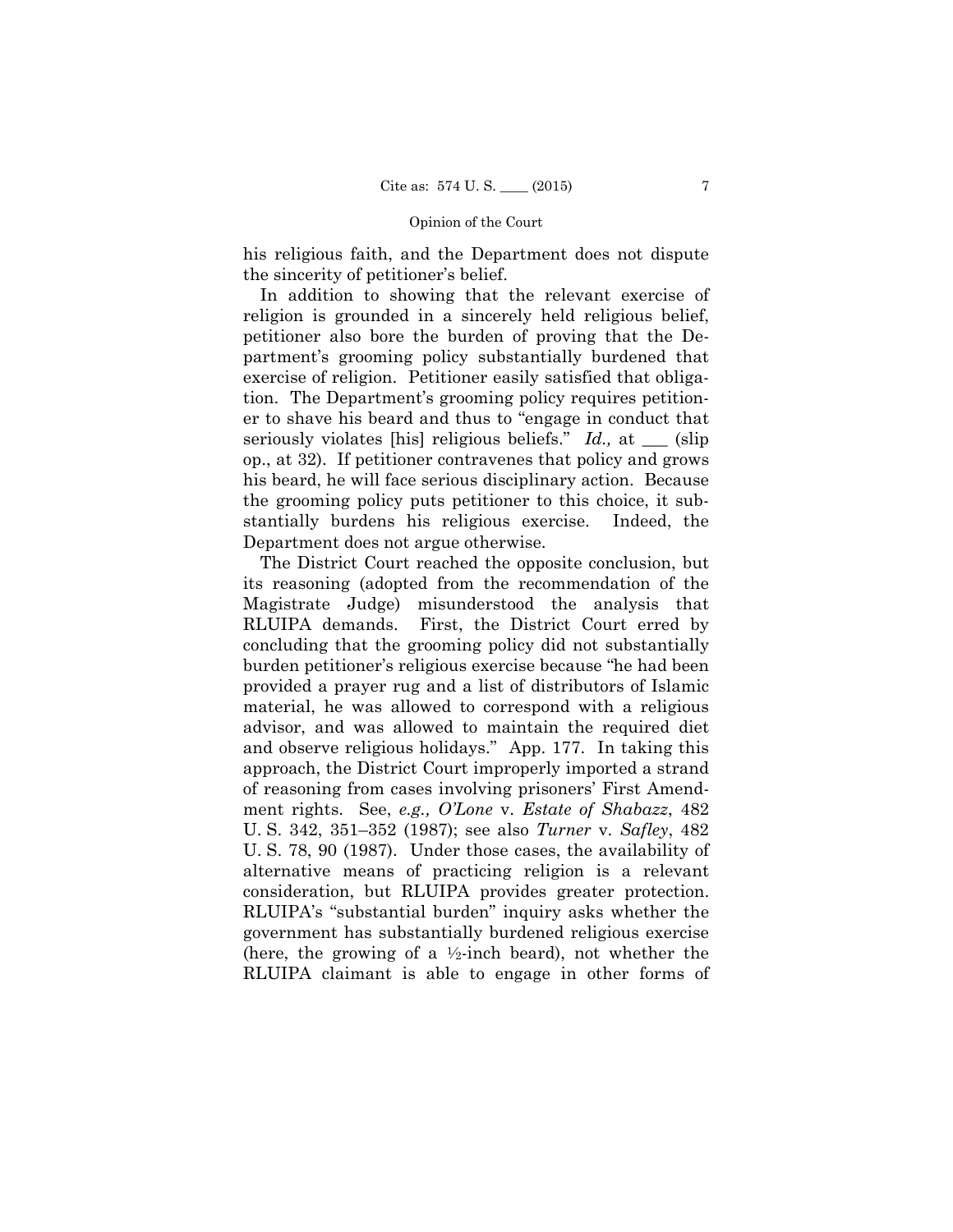religious exercise.

Second, the District Court committed a similar error in suggesting that the burden on petitioner's religious exercise was slight because, according to petitioner's testimony, his religion would "credit" him for attempting to follow his religious beliefs, even if that attempt proved to be unsuccessful. RLUIPA, however, applies to an exercise of religion regardless of whether it is "compelled."  $§2000cc-5(7)(A).$ 

Finally, the District Court went astray when it relied on petitioner's testimony that not all Muslims believe that men must grow beards. Petitioner's belief is by no means idiosyncratic. See Brief for Islamic Law Scholars as *Amici Curiae* 2 ("hadith requiring beards . . . are widely followed by observant Muslims across the various schools of Islam"). But even if it were, the protection of RLUIPA, no less than the guarantee of the Free Exercise Clause, is "not limited to beliefs which are shared by all of the members of a religious sect." *Thomas* v. *Review Bd. of Indiana Employment Security Div.*, 450 U. S. 707, 715–716 (1981).

### III

Since petitioner met his burden of showing that the Department's grooming policy substantially burdened his exercise of religion, the burden shifted to the Department to show that its refusal to allow petitioner to grow a  $\frac{1}{2}$ inch beard "(1) [was] in furtherance of a compelling governmental interest; and (2) [was] the least restrictive means of furthering that compelling governmental interest."  $§2000cc-1(a)$ .

The Department argues that its grooming policy represents the least restrictive means of furthering a "'broadly formulated interes[t],'" see *Hobby Lobby*, *supra*, at \_\_\_ (slip op., at 39) (quoting *O Centro*, 546 U. S., at 431), namely, the Department's compelling interest in prison safety and security. But RLUIPA, like RFRA, contem-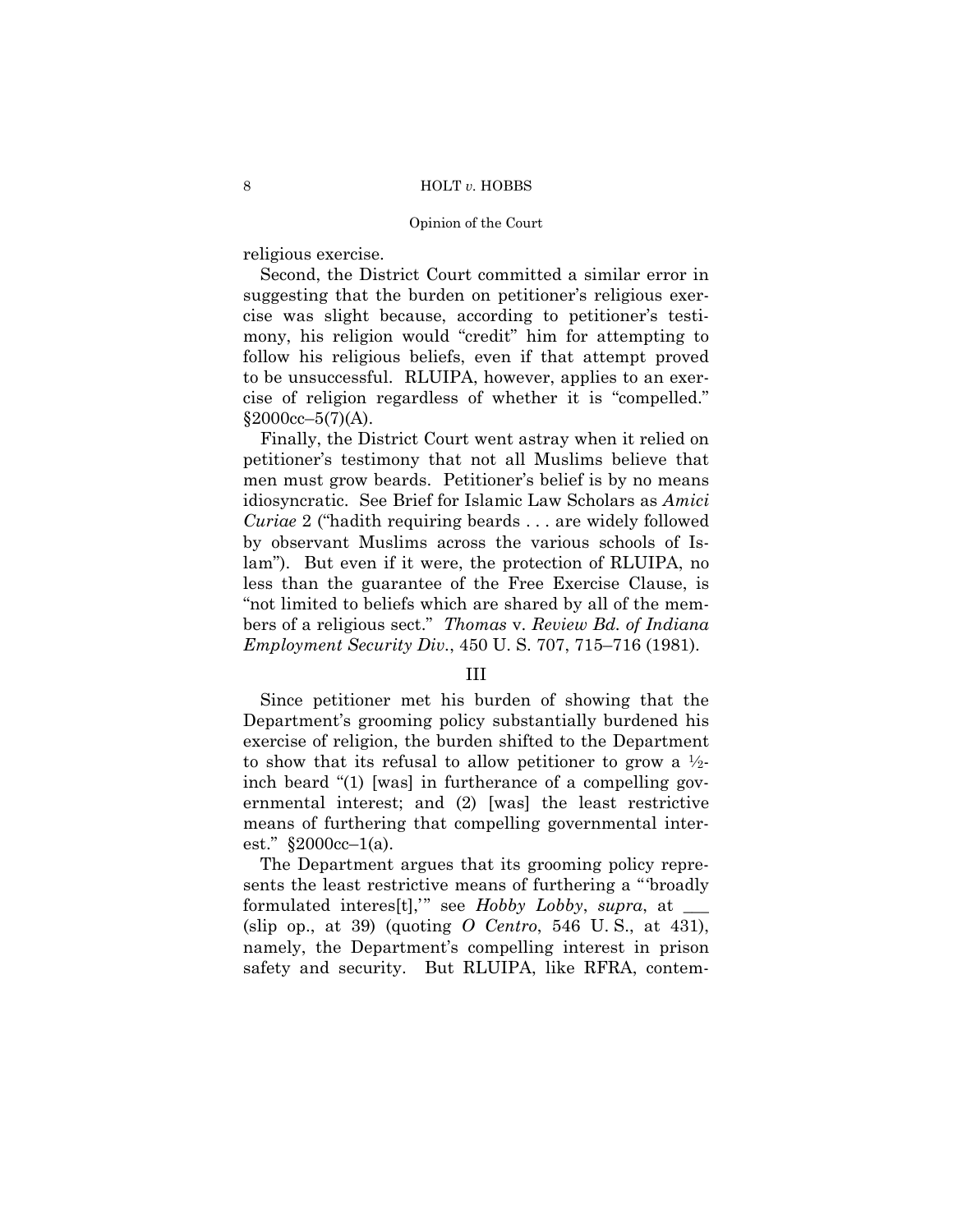plates a "'more focused'" inquiry and "'requires the Government to demonstrate that the compelling interest test is satisfied through application of the challenged law "to the person"––the particular claimant whose sincere exercise of religion is being substantially burdened.'" *Hobby Lobby*, 573 U. S.*,* at \_\_\_ (slip op., at 39) (quoting *O Centro*, *supra*, at 430–431 (quoting §2000bb–1(b))). RLUIPA requires us to "'scrutiniz[e] the asserted harm of granting specific exemptions to particular religious claimants'" and "to look to the marginal interest in enforcing" the challenged government action in that particular context. *Hobby Lobby*, *supra,* at \_\_\_ (slip op., at 39) (quoting *O Centro*, *supra*, at 431; alteration in original). In this case, that means the enforcement of the Department's policy to prevent petitioner from growing a  $\frac{1}{2}$ -inch beard.

The Department contends that enforcing this prohibition is the least restrictive means of furthering prison safety and security in two specific ways.

## A

The Department first claims that the no-beard policy prevents prisoners from hiding contraband. The Department worries that prisoners may use their beards to conceal all manner of prohibited items, including razors, needles, drugs, and cellular phone subscriber identity module (SIM) cards.

We readily agree that the Department has a compelling interest in staunching the flow of contraband into and within its facilities, but the argument that this interest would be seriously compromised by allowing an inmate to grow a  $\frac{1}{2}$ -inch beard is hard to take seriously. As noted, the Magistrate Judge observed that it was "almost preposterous to think that [petitioner] could hide contraband" in the short beard he had grown at the time of the evidentiary hearing. App. 155. An item of contraband would have to be very small indeed to be concealed by a  $\frac{1}{2}$ -inch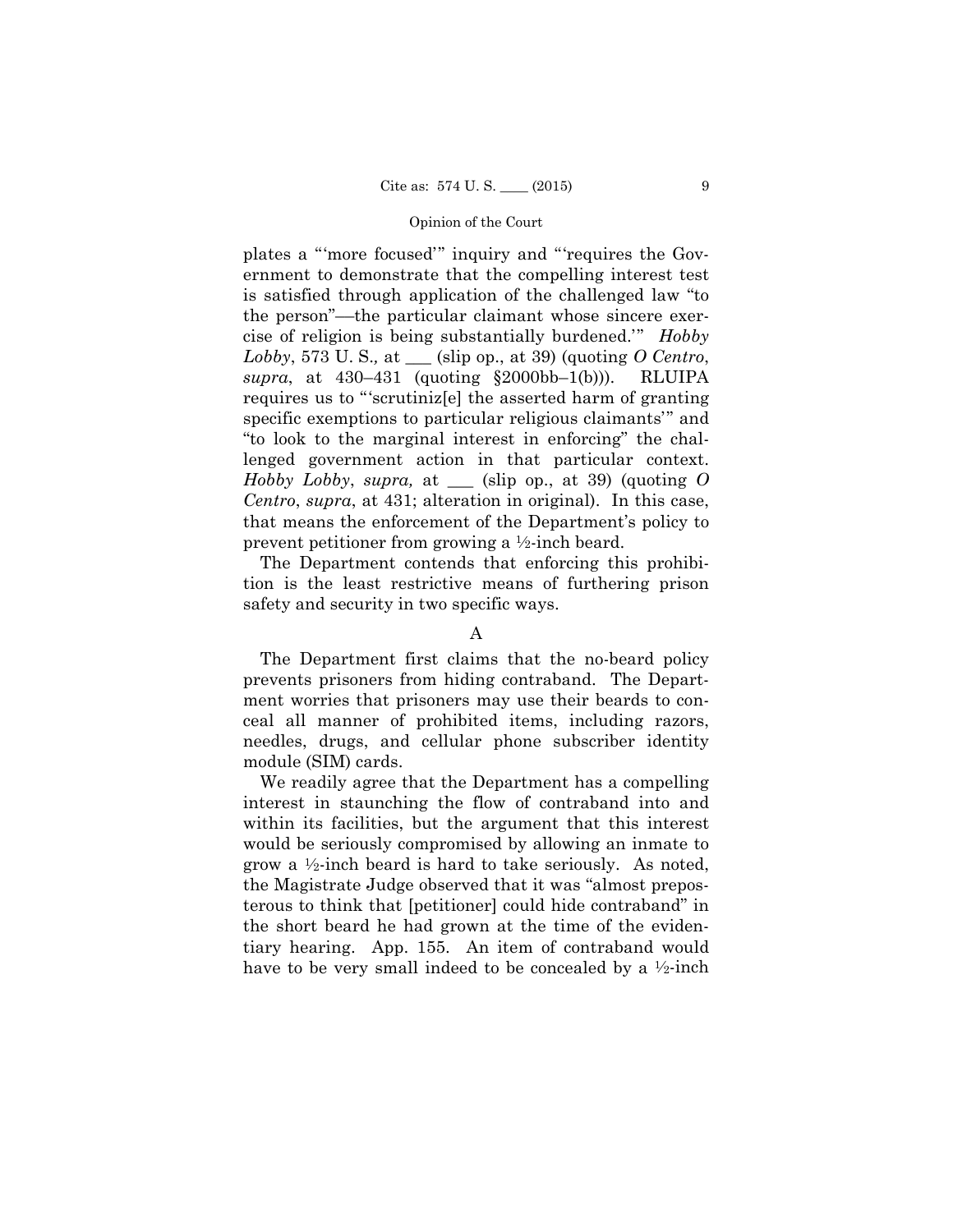### Opinion of the Court

beard, and a prisoner seeking to hide an item in such a short beard would have to find a way to prevent the item from falling out. Since the Department does not demand that inmates have shaved heads or short crew cuts, it is hard to see why an inmate would seek to hide contraband in a  $\frac{1}{2}$ -inch beard rather than in the longer hair on his head.

Although the Magistrate Judge dismissed the possibility that contraband could be hidden in a short beard, the Magistrate Judge, the District Court, and the Court of Appeals all thought that they were bound to defer to the Department's assertion that allowing petitioner to grow such a beard would undermine its interest in suppressing contraband. RLUIPA, however, does not permit such unquestioning deference. RLUIPA, like RFRA, "makes clear that it is the obligation of the courts to consider whether exceptions are required under the test set forth by Congress." *O Centro*, s*upra*, at 434. That test requires the Department not merely to explain why it denied the exemption but to prove that denying the exemption is the least restrictive means of furthering a compelling governmental interest. Prison officials are experts in running prisons and evaluating the likely effects of altering prison rules, and courts should respect that expertise. But that respect does not justify the abdication of the responsibility, conferred by Congress, to apply RLUIPA's rigorous standard. And without a degree of deference that is tantamount to unquestioning acceptance, it is hard to swallow the argument that denying petitioner a  $\frac{1}{2}$ -inch beard actually furthers the Department's interest in rooting out contraband.

Even if the Department could make that showing, its contraband argument would still fail because the Department cannot show that forbidding very short beards is the least restrictive means of preventing the concealment of contraband. "The least-restrictive-means standard is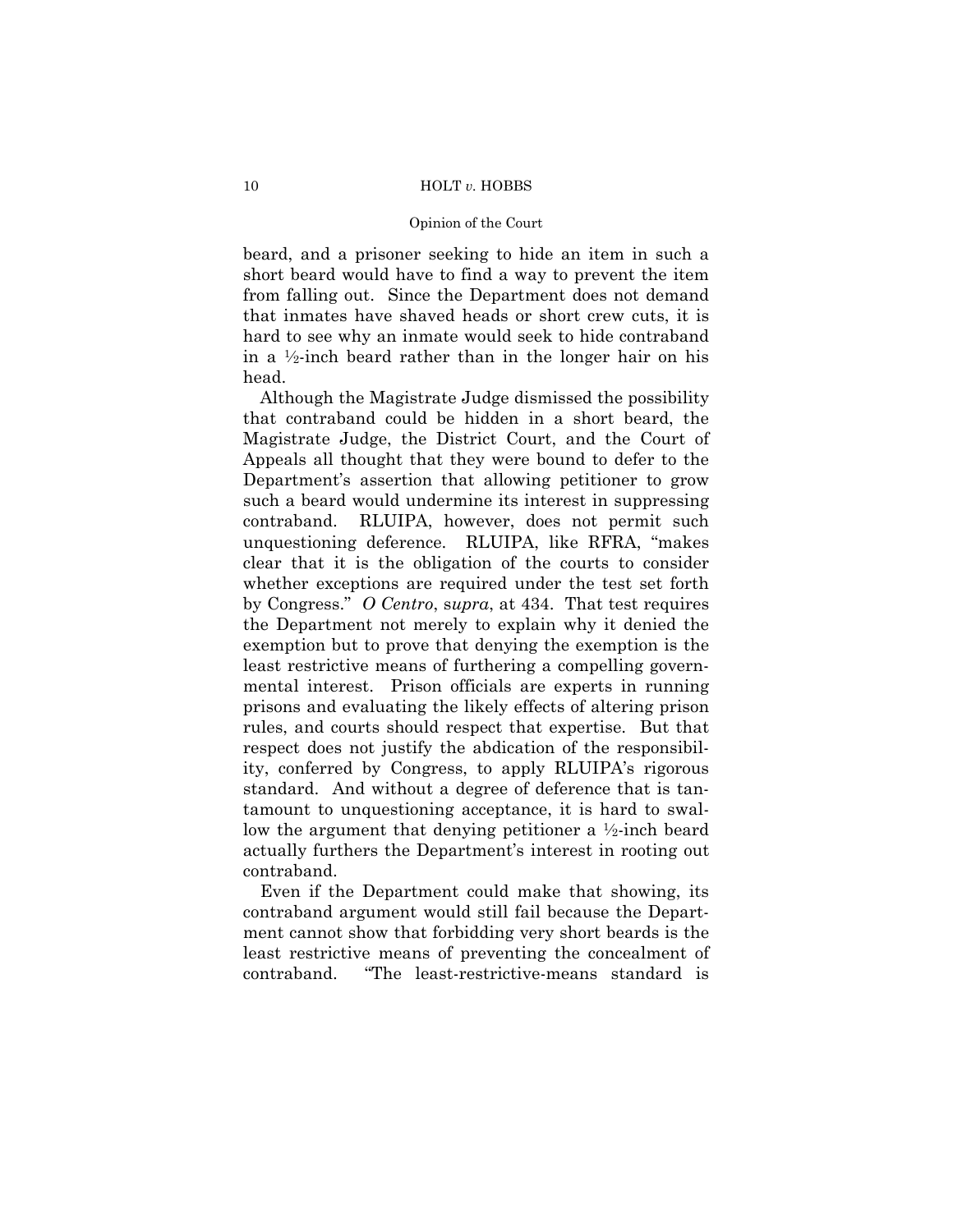exceptionally demanding," and it requires the government to "sho[w] that it lacks other means of achieving its desired goal without imposing a substantial burden on the exercise of religion by the objecting part[y]." *Hobby Lobby*, *supra*, at \_\_\_ (slip op., at 40). "[I]f a less restrictive means is available for the Government to achieve its goals, the Government must use it." *United States* v. *Playboy Entertainment Group, Inc.*, 529 U. S. 803, 815 (2000).

The Department failed to establish that it could not satisfy its security concerns by simply searching petitioner's beard. The Department already searches prisoners' hair and clothing, and it presumably examines the  $\frac{1}{4}$ -inch beards of inmates with dermatological conditions. It has offered no sound reason why hair, clothing, and  $\frac{1}{4}$ -inch beards can be searched but 1⁄2-inch beards cannot. The Department suggests that requiring guards to search a prisoner's beard would pose a risk to the physical safety of a guard if a razor or needle was concealed in the beard. But that is no less true for searches of hair, clothing, and  $\frac{1}{4}$ -inch beards. And the Department has failed to prove that it could not adopt the less restrictive alternative of having the prisoner run a comb through his beard. For all these reasons, the Department's interest in eliminating contraband cannot sustain its refusal to allow petitioner to grow a  $\frac{1}{2}$ -inch beard.

B

The Department contends that its grooming policy is necessary to further an additional compelling interest, *i.e.*, preventing prisoners from disguising their identities. The Department tells us that the no-beard policy allows security officers to identify prisoners quickly and accurately. It claims that bearded inmates could shave their beards and change their appearance in order to enter restricted areas within the prison, to escape, and to evade apprehension after escaping.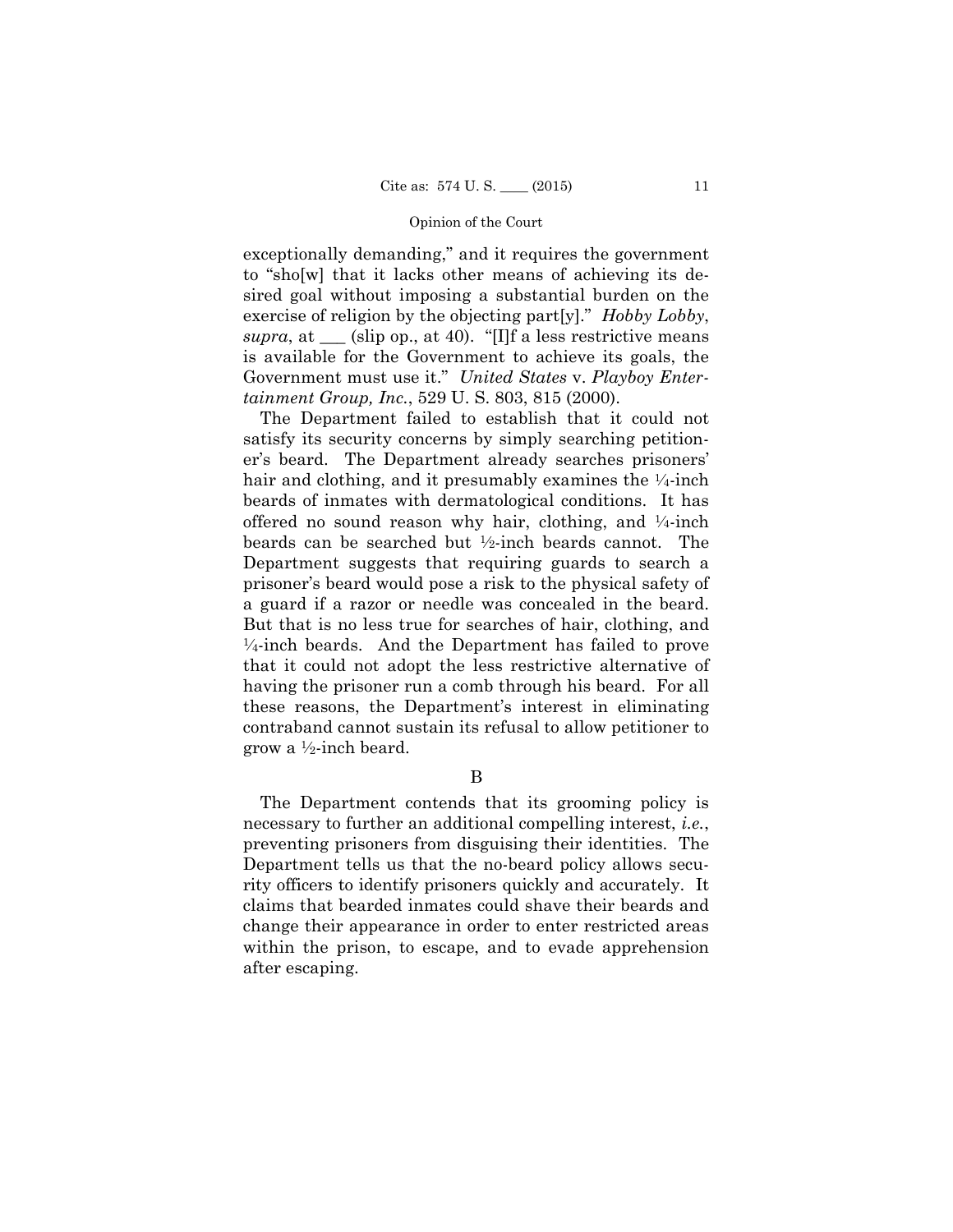### Opinion of the Court

 ability of guards or others to make a quick identification. We agree that prisons have a compelling interest in the quick and reliable identification of prisoners, and we acknowledge that any alteration in a prisoner's appearance, such as by shaving a beard, might, in the absence of effective countermeasures, have at least some effect on the But even if we assume for present purposes that the Department's grooming policy sufficiently furthers its interest in the identification of prisoners, that policy still violates RLUIPA as applied in the circumstances present here. The Department contends that a prisoner who has a beard when he is photographed for identification purposes might confuse guards by shaving his beard. But as petitioner has argued, the Department could largely solve this problem by requiring that all inmates be photographed without beards when first admitted to the facility and, if necessary, periodically thereafter. Once that is done, an inmate like petitioner could be allowed to grow a short beard and could be photographed again when the beard reached the  $\frac{1}{2}$ -inch limit. Prison guards would then have a bearded and clean-shaven photo to use in making identifications. In fact, the Department (like many other States, see Brief for Petitioner 39) already has a policy of photographing a prisoner both when he enters an institution and when his "appearance changes at any time during [his] incarceration." Arkansas Department of Correction, Inmate Handbook 3–4 (rev. Jan. 2013).

The Department argues that the dual-photo method is inadequate because, even if it might help authorities apprehend a bearded prisoner who escapes and then shaves his beard once outside the prison, this method is unlikely to assist guards when an inmate quickly shaves his beard in order to alter his appearance within the prison. The Department contends that the identification concern is particularly acute at petitioner's prison, where inmates live in barracks and work in fields. Counsel for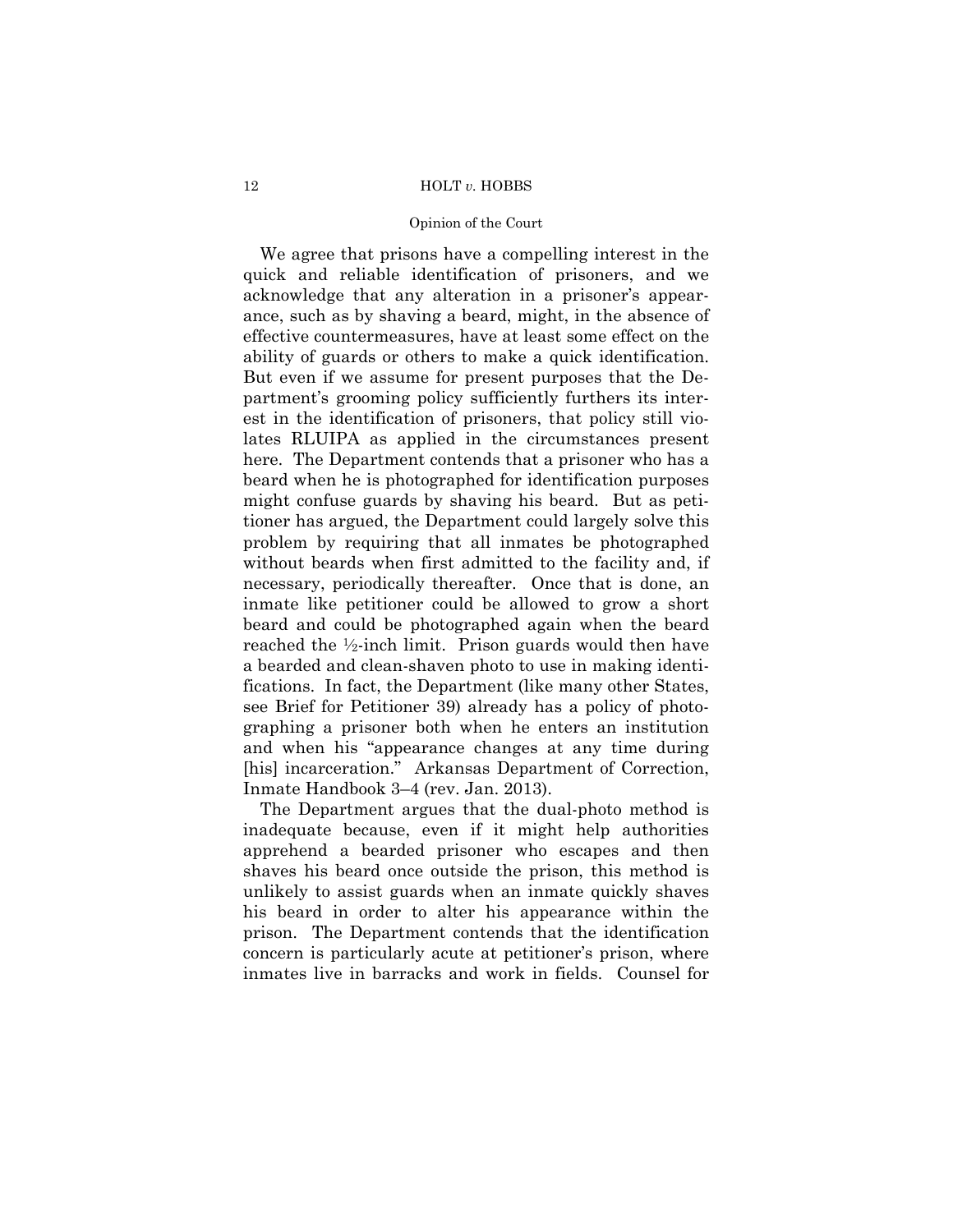the Department suggested at oral argument that a prisoner could gain entry to a restricted area by shaving his beard and swapping identification cards with another inmate while out in the fields. Tr. of Oral Arg. 28–30, 39–43.

We are unpersuaded by these arguments for at least two reasons. First, the Department failed to show, in the face of petitioner's evidence, that its prison system is so different from the many institutions that allow facial hair that the dual-photo method cannot be employed at its institutions. Second, the Department failed to establish why the risk that a prisoner will shave a  $\frac{1}{2}$ -inch beard to disguise himself is so great that  $\frac{1}{2}$ -inch beards cannot be allowed, even though prisoners are allowed to grow mustaches, head hair, or  $\frac{1}{4}$ -inch beards for medical reasons. All of these could also be shaved off at a moment's notice, but the Department apparently does not think that this possibility raises a serious security concern.

### $\mathcal{C}$

In addition to its failure to prove that petitioner's proposed alternatives would not sufficiently serve its security interests, the Department has not provided an adequate response to two additional arguments that implicate the RLUIPA analysis.

First, the Department has not adequately demonstrated why its grooming policy is substantially underinclusive in at least two respects. Although the Department denied petitioner's request to grow a  $\frac{1}{2}$ -inch beard, it permits prisoners with a dermatological condition to grow 1⁄4-inch beards. The Department does this even though both beards pose similar risks. And the Department permits inmates to grow more than a  $\frac{1}{2}$ -inch of hair on their heads. With respect to hair length, the grooming policy provides only that hair must be worn "above the ear" and "no longer in the back than the middle of the nape of the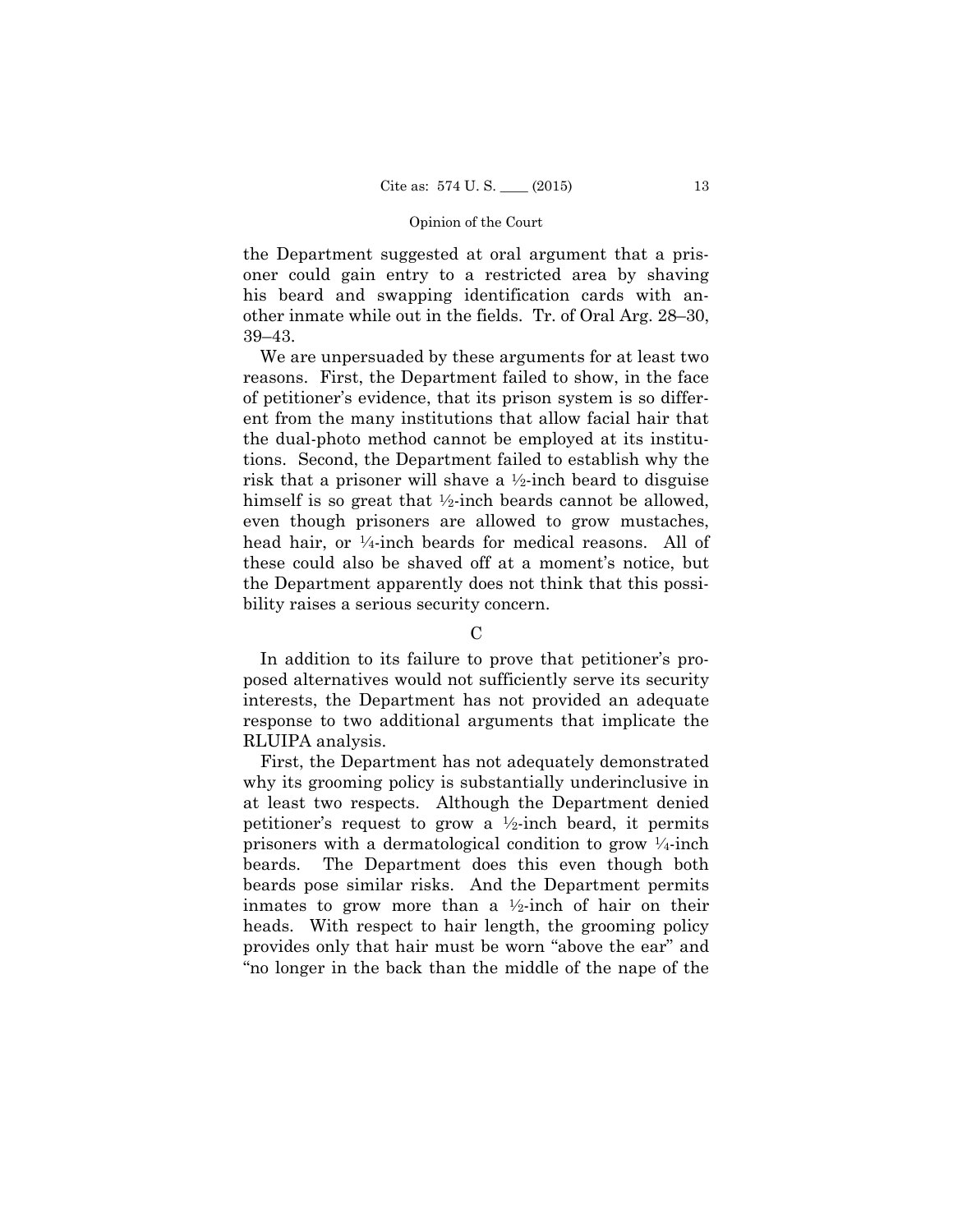### Opinion of the Court

neck." App. to Brief for Petitioner 11a. Hair on the head is a more plausible place to hide contraband than a  $\frac{1}{2}$ -inch beard—and the same is true of an inmate's clothing and shoes. Nevertheless, the Department does not require inmates to go about bald, barefoot, or naked. Although the Department's proclaimed objectives are to stop the flow of contraband and to facilitate prisoner identification, "[t]he proffered objectives are not pursued with respect to analogous nonreligious conduct," which suggests that "those interests could be achieved by narrower ordinances that burdened religion to a far lesser degree." *Church of Lukumi Babalu Aye, Inc.* v. *Hialeah*, 508 U. S. 520, 546 (1993).

In an attempt to demonstrate why its grooming policy is underinclusive in these respects, the Department emphasizes that petitioner's  $\frac{1}{2}$ -inch beard is longer than the  $\frac{1}{4}$ inch beard allowed for medical reasons. But the Department has failed to establish (and the District Court did not find) that a  $\frac{1}{4}$ -inch difference in beard length poses a meaningful increase in security risk. The Department also asserts that few inmates require beards for medical reasons while many may request beards for religious reasons. But the Department has not argued that denying petitioner an exemption is necessary to further a compelling interest in cost control or program administration. At bottom, this argument is but another formulation of the "classic rejoinder of bureaucrats throughout history: If I make an exception for you, I'll have to make one for everybody, so no exceptions." *O Centro*, 546 U. S., at 436. We have rejected a similar argument in analogous contexts, see *ibid.*; *Sherbert*, 374 U. S., at 407, and we reject it again today.

Second, the Department failed to show, in the face of petitioner's evidence, why the vast majority of States and the Federal Government permit inmates to grow  $\frac{1}{2}$ -inch beards, either for any reason or for religious reasons, but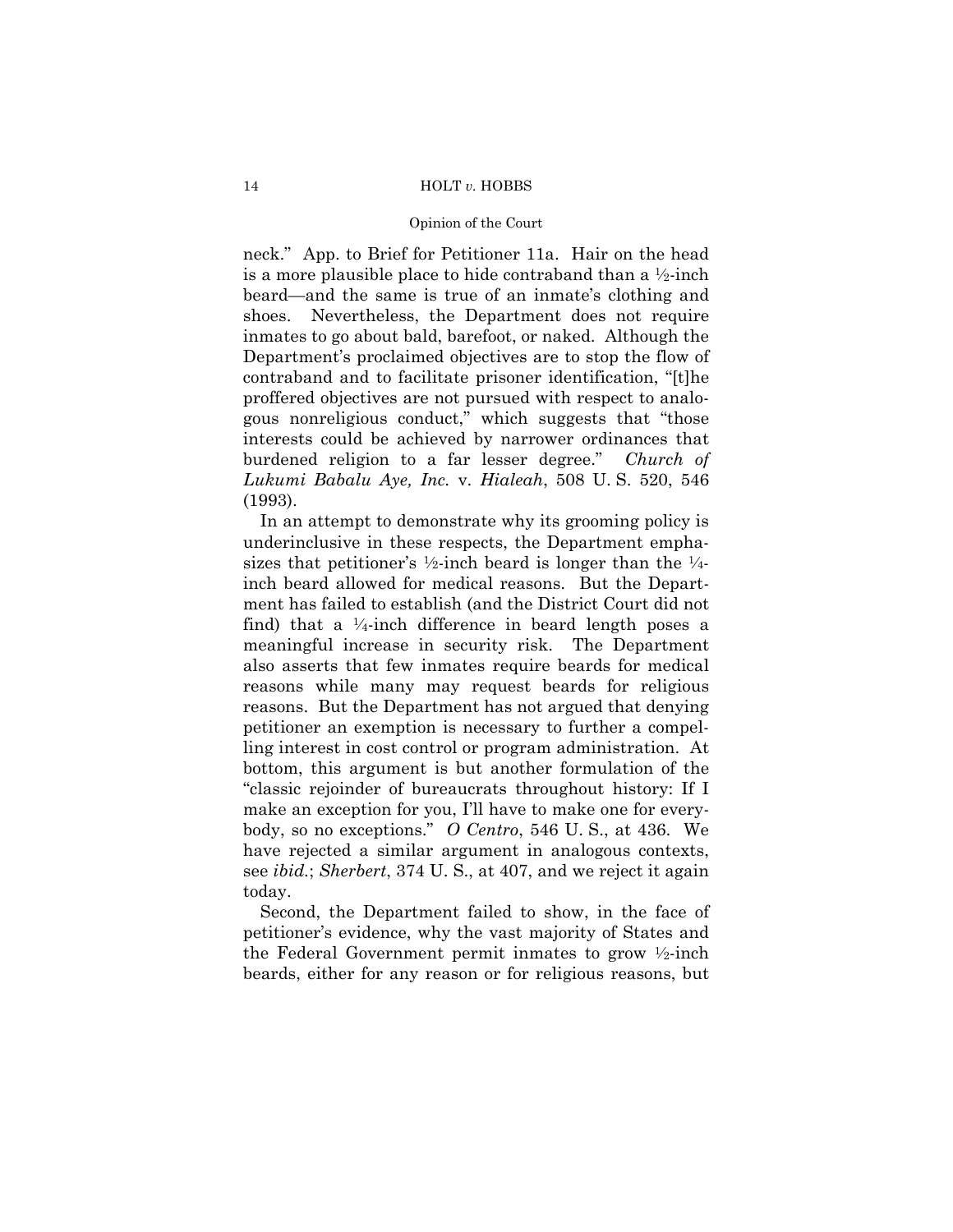it cannot. See Brief for Petitioner 24–25; Brief for United States as *Amicus Curiae* 28–29. "While not necessarily controlling, the policies followed at other well-run institutions would be relevant to a determination of the need for a particular type of restriction." *Procunier* v. *Martinez*, 416 U. S. 396, 414, n. 14 (1974). That so many other prisons allow inmates to grow beards while ensuring prison safety and security suggests that the Department could satisfy its security concerns through a means less restrictive than denying petitioner the exemption he seeks.

We do not suggest that RLUIPA requires a prison to grant a particular religious exemption as soon as a few other jurisdictions do so. But when so many prisons offer an accommodation, a prison must, at a minimum, offer persuasive reasons why it believes that it must take a different course, and the Department failed to make that showing here. Despite this, the courts below deferred to these prison officials' mere say-so that they could not accommodate petitioner's request. RLUIPA, however, demands much more. Courts must hold prisons to their statutory burden, and they must not "assume a plausible, less restrictive alternative would be ineffective." *Playboy Entertainment*, 529 U. S., at 824.

We emphasize that although RLUIPA provides substantial protection for the religious exercise of institutionalized persons, it also affords prison officials ample ability to maintain security. We highlight three ways in which this is so. First, in applying RLUIPA's statutory standard, courts should not blind themselves to the fact that the analysis is conducted in the prison setting. Second, if an institution suspects that an inmate is using religious activity to cloak illicit conduct, "prison officials may appropriately question whether a prisoner's religiosity, asserted as the basis for a requested accommodation, is authentic." *Cutter* v. *Wilkinson*, 544 U. S. 709, 725, n. 13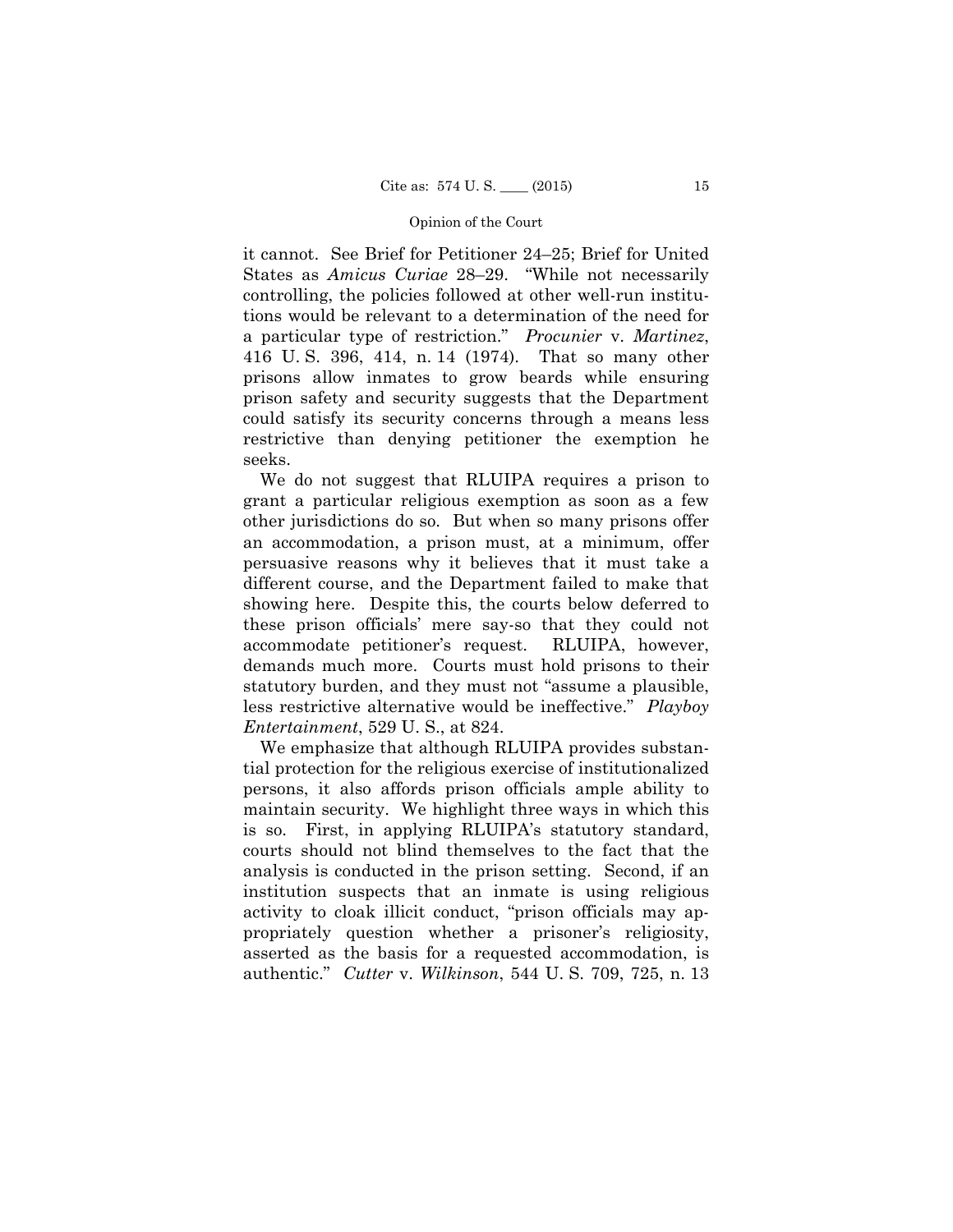### Opinion of the Court

(2005). See also *Hobby Lobby*, 573 U. S., at \_\_\_, n. 28 (slip op., at 29, n. 28). Third, even if a claimant's religious belief is sincere, an institution might be entitled to withdraw an accommodation if the claimant abuses the exemption in a manner that undermines the prison's compelling interests.

## IV

In sum, we hold that the Department's grooming policy violates RLUIPA insofar as it prevents petitioner from growing a 1⁄2-inch beard in accordance with his religious beliefs. The judgment of the United States Court of Appeals for the Eighth Circuit is reversed, and the case is remanded for further proceedings consistent with this opinion.

*It is so ordered.*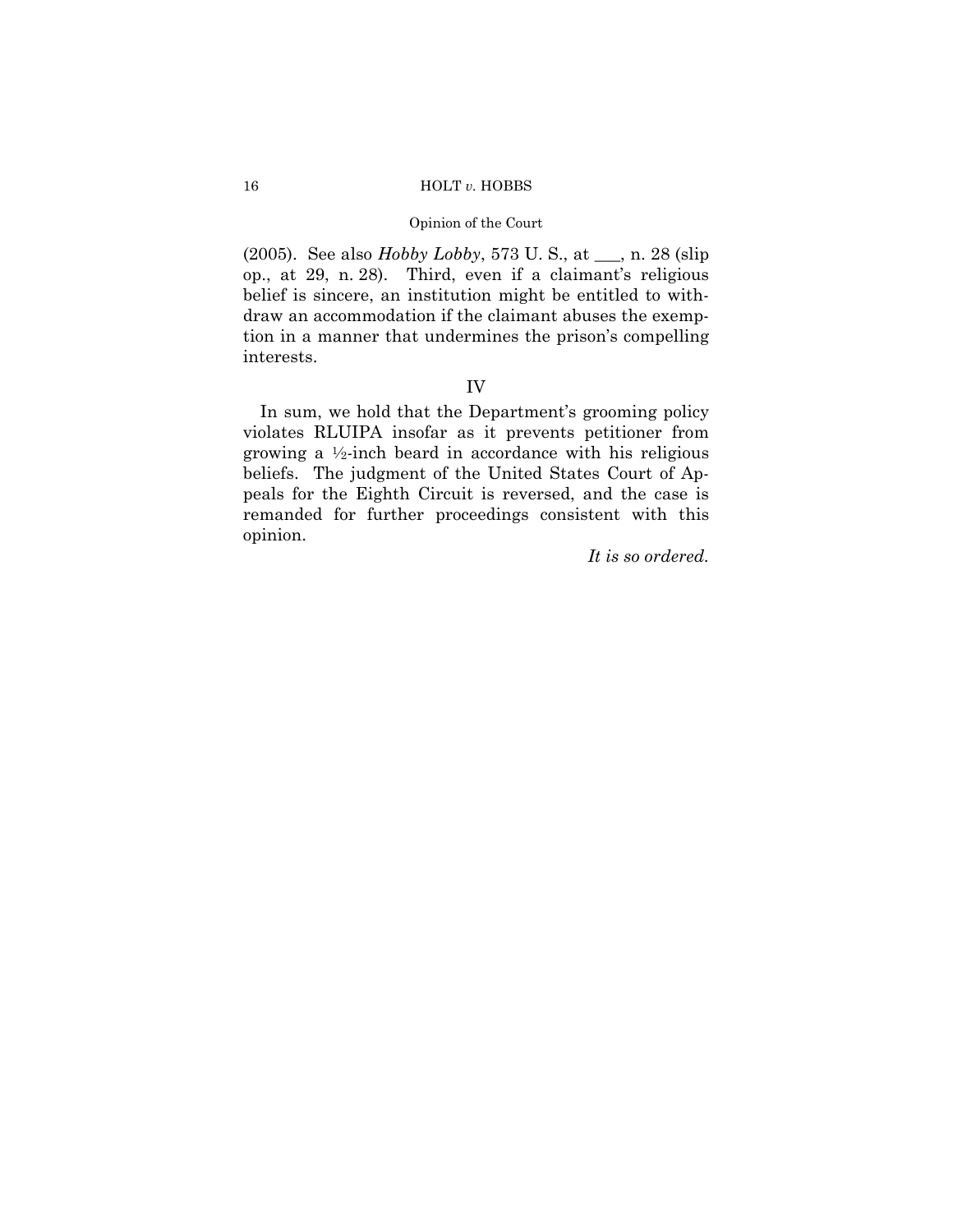GINSBURG, J., concurring

### $\frac{1}{2}$  ,  $\frac{1}{2}$  ,  $\frac{1}{2}$  ,  $\frac{1}{2}$  ,  $\frac{1}{2}$  ,  $\frac{1}{2}$  ,  $\frac{1}{2}$ **SUPREME COURT OF THE UNITED STATES**

### $\frac{1}{2}$  ,  $\frac{1}{2}$  ,  $\frac{1}{2}$  ,  $\frac{1}{2}$  ,  $\frac{1}{2}$  ,  $\frac{1}{2}$ No. 13–6827

# GREGORY HOUSTON HOLT, AKA ABDUL MAALIK MUHAMMAD, PETITIONER *v.* RAY HOBBS, DIRECTOR, ARKANSAS DEPARTMENT OF CORRECTION, ET AL.

### ON WRIT OF CERTIORARI TO THE UNITED STATES COURT OF APPEALS FOR THE EIGHTH CIRCUIT

### [January 20, 2015]

 JUSTICE GINSBURG, with whom JUSTICE SOTOMAYOR joins, concurring.

Unlike the exemption this Court approved in *Burwell* v. *Hobby Lobby Stores, Inc.*, 573 U. S. \_\_\_ (2014), accommodating petitioner's religious belief in this case would not detrimentally affect others who do not share petitioner's belief. See *id.*, at  $\underline{\hspace{1cm}}$ ,  $\underline{\hspace{1cm}}$ , and n. 8,  $\underline{\hspace{1cm}}$  (slip op., at 2, 7–8, and n. 8, 27) (GINSBURG, J., dissenting). On that understanding, I join the Court's opinion.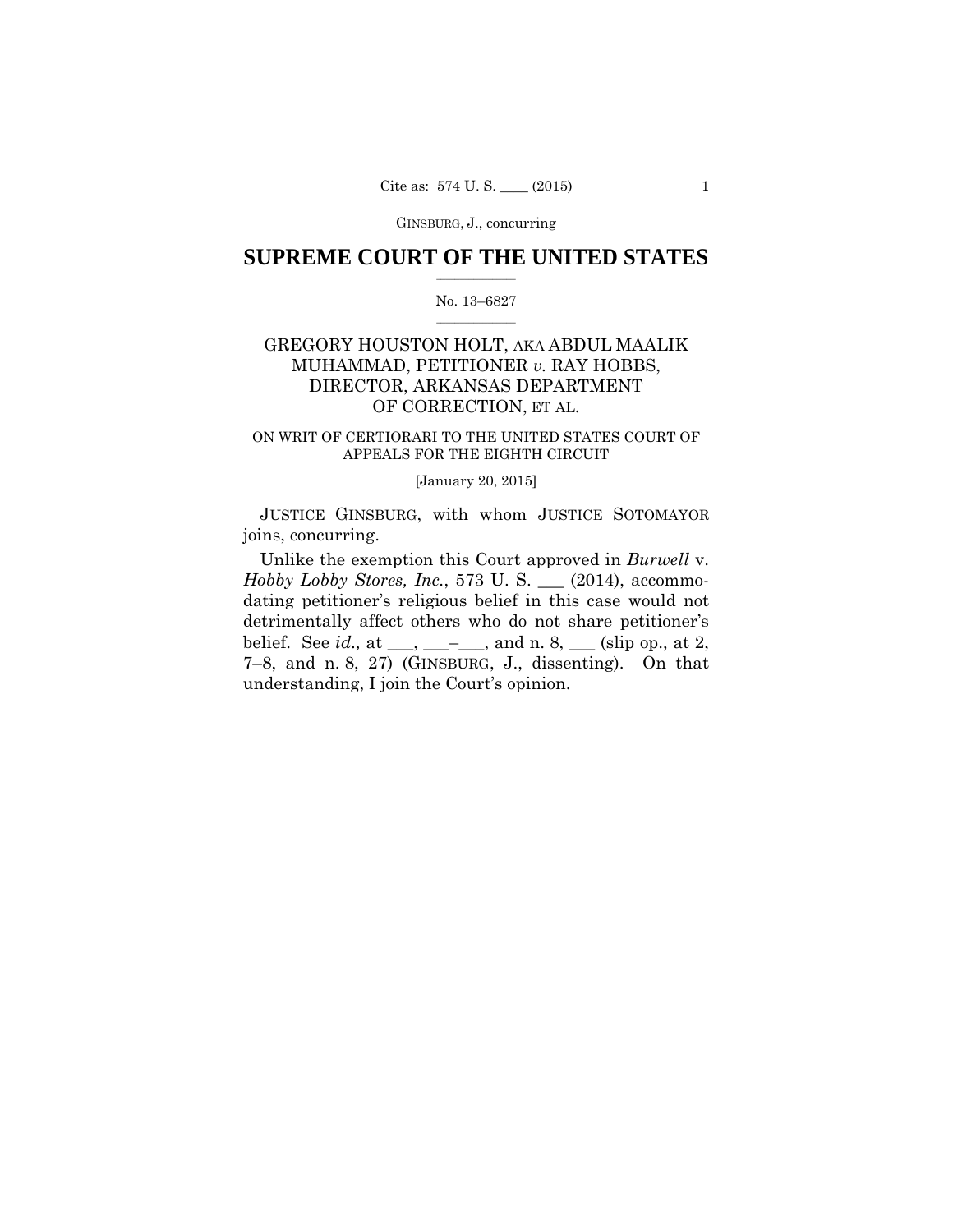SOTOMAYOR, J., concurring

### $\frac{1}{2}$  ,  $\frac{1}{2}$  ,  $\frac{1}{2}$  ,  $\frac{1}{2}$  ,  $\frac{1}{2}$  ,  $\frac{1}{2}$  ,  $\frac{1}{2}$ **SUPREME COURT OF THE UNITED STATES**

### $\frac{1}{2}$  ,  $\frac{1}{2}$  ,  $\frac{1}{2}$  ,  $\frac{1}{2}$  ,  $\frac{1}{2}$  ,  $\frac{1}{2}$ No. 13–6827

# GREGORY HOUSTON HOLT, AKA ABDUL MAALIK MUHAMMAD, PETITIONER *v.* RAY HOBBS, DIRECTOR, ARKANSAS DEPARTMENT OF CORRECTION, ET AL.

### ON WRIT OF CERTIORARI TO THE UNITED STATES COURT OF APPEALS FOR THE EIGHTH CIRCUIT

### [January 20, 2015]

### JUSTICE SOTOMAYOR, concurring.

I concur in the Court's opinion, which holds that the Department failed to show why the less restrictive alternatives identified by petitioner in the course of this litigation were inadequate to achieve the Department's compelling security-related interests. I write separately to explain my understanding of the applicable legal standard.

Nothing in the Court's opinion calls into question our prior holding in *Cutter* v. *Wilkinson* that "[c]ontext matters" in the application of the Religious Land Use and Institutionalized Persons Act of 2000 (RLUIPA), 114 Stat. 803, 42 U. S. C. §2000cc *et seq.* 544 U. S. 709, 723 (2005) (internal quotation marks omitted). In the dangerous prison environment, "regulations and procedures" are needed to "maintain good order, security and discipline, consistent with consideration of costs and limited resources." *Ibid.* Of course, that is not to say that cost alone is an absolute defense to an otherwise meritorious RLUIPA claim. See §2000cc–3(c). Thus, we recognized "that prison security is a compelling state interest, and that deference is due to institutional officials' expertise in this area." *Cutter,* 544 U. S., at 725, n. 13.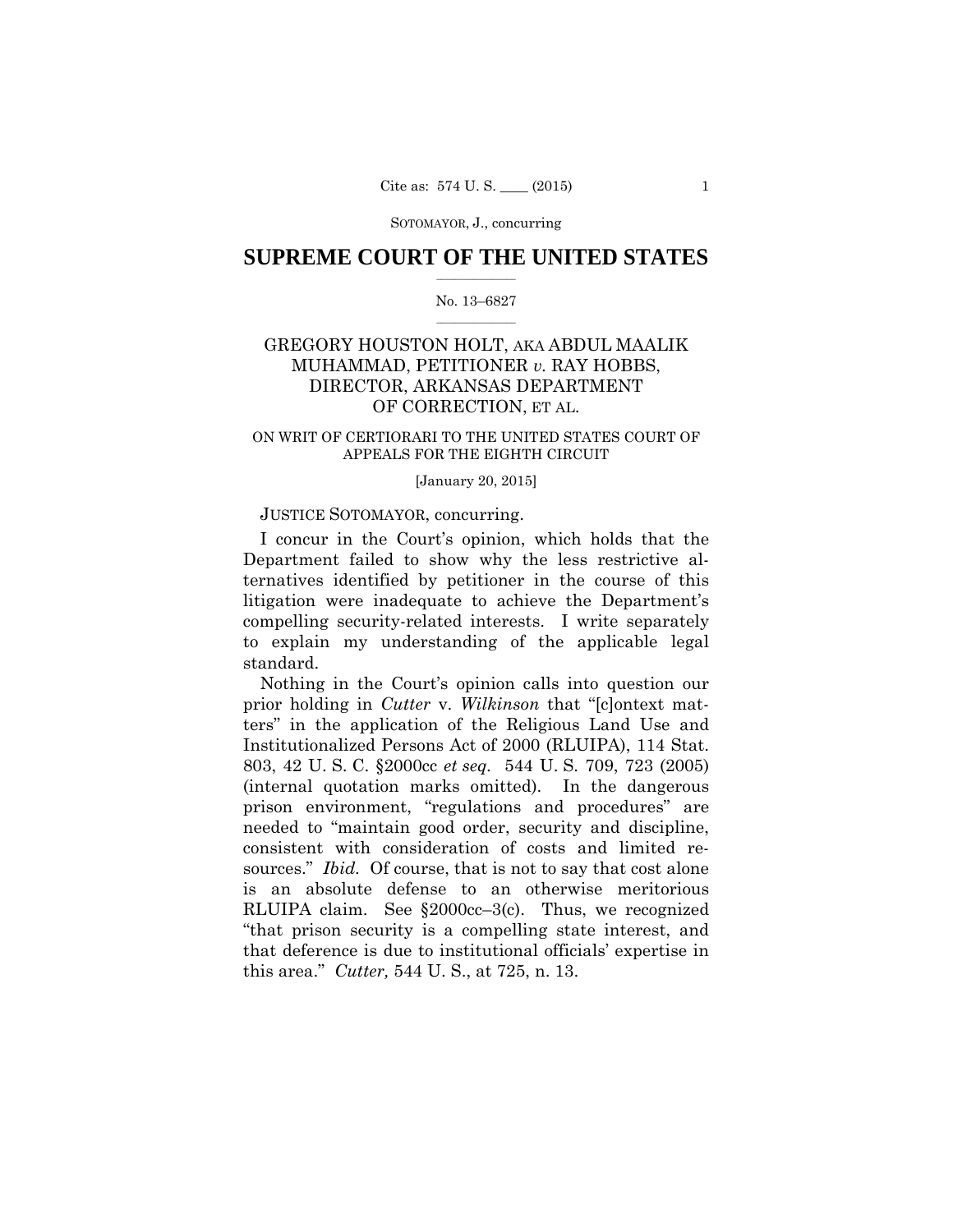### SOTOMAYOR, J., concurring

 mental interest by fiat." *Yellowbear* v. *Lampert*, 741 F. 3d I do not understand the Court's opinion to preclude deferring to prison officials' reasoning when that deference is due—that is, when prison officials offer a plausible explanation for their chosen policy that is supported by whatever evidence is reasonably available to them. But the deference that must be "extend[ed to] the experience and expertise of prison administrators does not extend so far that prison officials may declare a compelling govern-48, 59 (CA10 2014). Indeed, prison policies "'grounded on mere speculation'" are exactly the ones that motivated Congress to enact RLUIPA*.* 106 Cong. Rec. 16699 (2000) (quoting S. Rep. No. 103–111, 10 (1993)).

Here, the Department's failure to demonstrate why the less restrictive policies petitioner identified in the course of the litigation were insufficient to achieve its compelling interests—not the Court's independent judgment concerning the merit of these alternative approaches—is ultimately fatal to the Department's position. The Court is appropriately skeptical of the relationship between the Department's no-beard policy and its alleged compelling interests because the Department offered little more than unsupported assertions in defense of its refusal of petitioner's requested religious accommodation. RLUIPA requires more.

One final point bears emphasis. RLUIPA requires institutions refusing an accommodation to demonstrate that the policy it defends "is the least restrictive means of furthering [the alleged] compelling ... interest[s]." §2000cc–1(a)(2); see also *Washington* v. *Klem*, 497 F. 3d 272, 284 (CA3 2007) ("[T]he phrase 'least restrictive means' is, by definition, a relative term. It necessarily implies a comparison with other means"); *Couch* v. *Jabe*, 679 F. 3d 197, 203 (CA4 2012) (same). But nothing in the Court's opinion suggests that prison officials must refute every conceivable option to satisfy RLUIPA's least restric-